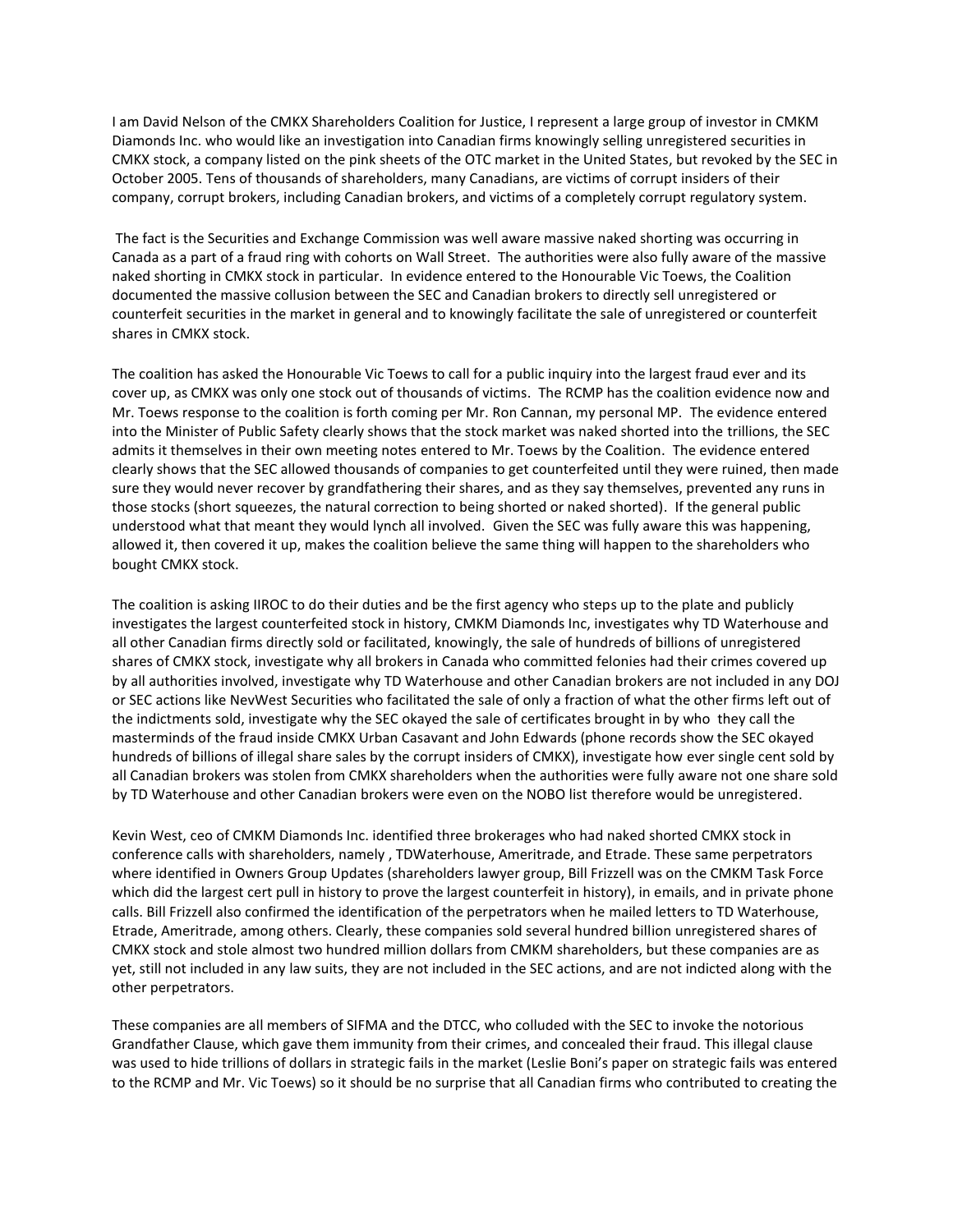largest counterfeit stock in history in CMKX should feel invincible and immune from having to cover the billions of illegal shares they helped enter the market, it is just standard practice.

To show modus operandi of the SEC and other authorities the coalition entered evidence from EagleTech Communications, it is one of hundreds of companies that were found to be counterfeited by Wall Street and Canadian firms, even their known felonies were grandfathered by the SEC in concert with the perpetrators. TD Waterhouse, Etrade, and Ameritrade alone illegally sold or facilitated the sale of hundreds of billions of shares of CMKX stock that was grandfathered. This resulted in the theft and concealment of almost two hundred million dollars from CMKM shareholders as every penny from those sales was stolen per the SEC. Every penny from the sale of illegal shares the SEC Okayed was stolen in fact, in the most red flagged stock ever, in the most heavily traded stock ever, a stock that traded more than the entire market combined many times.

These are quotes from the Owners Group regarding what they have called the largest proven naked short ever:

1. I have presented a Motion to Judge Murray requesting her permission to allow us to file our evidence which proves significant naked shorting of our stock. (From: jmartin@cmkxownersgroup.com, Date: Tue, 28 Jun 2005).

2. There is evidence of billions of failed deliveries in this stock at the time the trading in this security was halted by the sec. (NASD complaint letter).

3. Due to the indisputable evidence of large numbers of failed deliveries in this stock, CMKM elected to distribute the 45,000,000 shares of Entourage stock to all bonafide shareholders in what was described at the time as a windup distribution. (NASD complaint letter).

4. The Task Force has now received certs in the name of certain brokerage companies. Our investigation reveals a potentially huge naked short position in at least two of the very companies that have sent us certs. The certs sent to the Task Force by the brokers represent billions of shares of CMKM stock. (NASD complaint letter).

5. It is clear from the Regulation SHO records in conjunction with other sources (ADP, the transfer agent and the DTCC) that huge fails to deliver in this stock currently exist. It would be a breach of the fiduciary duty of the company to distribute these assets to a broker in lieu of its true beneficial owner when there is evidence of known fails to deliver occurring at the same brokerage house. (NASD complaint letter).

6. It will be my recommendation to the Task Force that we use all means necessary to assist the shareholders in obtaining their certs. We are most concerned with the legions of Ameritrade, RBC, and TD Waterhouse customers (to name a few) who have been trying since November to obtain certs for their accounts. (May 15th 2006 Owner's Group Update)

7. Ameritrade holds 7.9 % of Knight Trading Group? If you knew that, I'm sure you knew that Knight Trading group stated in Feb 2004 they traded 3.6 billion CMKX shares a day, which accounted for 44% of their average trading volume. 19 trading days in Feb 2004 at 3.6 billion shares is a total of 68,480,000,000 shares. At that time the o/s was 100 billion. (current bod member of CMKM Diamonds Inc letter to Judge Murray).

8. CMKM Diamonds, Inc. has received letters from a broker requesting that larger CMKX certificates (held in the same broker's name) be broken down into several smaller certs. The written request contained the notation FOR FAILS PHY. The broker confirmed that the request was to cover a fails to deliver in the stock. In a separate incident, one major brokerage firm requested the transfer of a bulk certificate from another major brokerage firm. (September 25th 2008 CMKM corporate update).

9. To the SEC Commission and Financial Industry at Large: Naked shorts in the United States = "counterfeit shares." The case of CMKX represents the greatest "counterfeit shares" fraud in the UNITED STATES. CMKM DIAMONDS,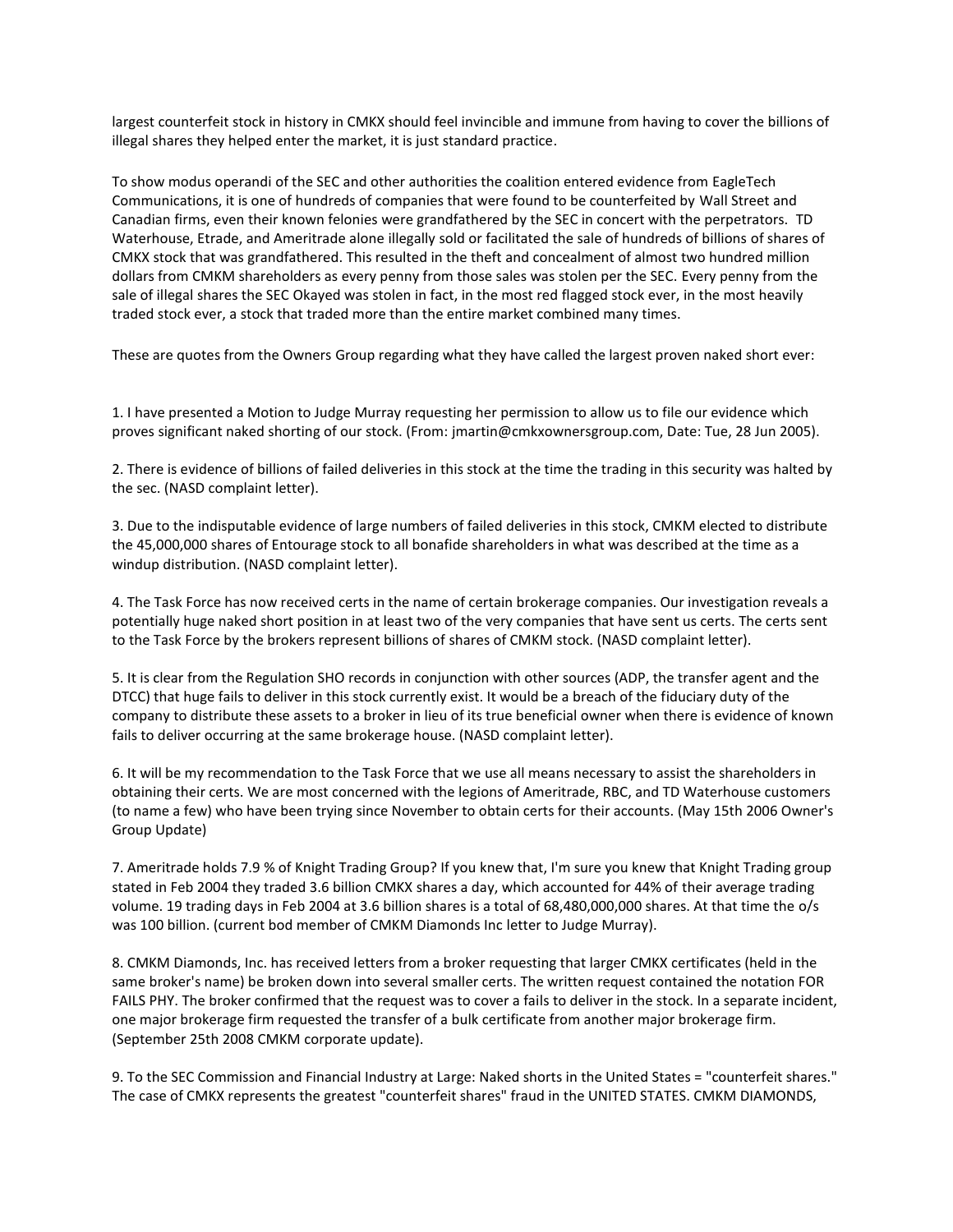INC. suffered THE LARGEST NAKED SHORT IN HISTORY. (per Al Hodges comment letter to the SEC, March 27th 2008).

Here is the letter from CMKM Diamonds Inc shareholders lawyer Bill Frizzell to TD Waterhouse asking why none of their shares they sold made it on the NOBO list, meaning none of those shares were registered. Note that Mr. Frizzell states in the letter that the SEC was watching this very closely and note the attachment of the JEFF letter where they explain how they sold over one hundred billion counterfeit shares in 2004.

<http://fbruhm.proboards.com/index.cgi?board=tick&action=display&thread=2197>

TD's response:

<http://fbruhm.proboards.com/index.cgi?board=tick&action=display&thread=2176>

It is clear that even after being warned they were either directly selling unregistered shares in CMKX stock, or facilitating the sales of billions of unregistered shares, TD continued to sell billions of shares in CMKX. In fact many other firms in Canada continued to sell billions of shares in CMKX stock with the SEC watching very closely. SEC Deposition of Attorney Bill Frizzell:

From Page 150 of transcript of 01/06/2006 deposition (link to transcript at bottom of post):

Leslie Hakala: Do you believe the stock of CMKM Diamonds have been subject to significant naked short selling?

Attorney Bill Frizzell: Absolutely.

Leslie Hakala: Who first told you that?

Attorney Bill Frizzell: Nobody first told me. I made that decision myself when I pulled 12,000 broker statements from shareholders. I know based on the NOBO list and based on at that time the cert list from the transfer agent there was already over 50 billion shorted shares just by the information we have from just the NOBO list and the cert list from the transfer agent back in June (2005). There was [sic] 50 billion shorted shares.

Bill Frizzell to sec:

"We also found out when we did that broker statement faxing back in the summer that your NOBO list does not contain all the shareholders. It does not contain most of the foreign exchanges or the foreign stocks. T.D. Waterhouse doesn't even show up on the NOBO list, T.D. Waterhouse Canada. There are Canadian brokerages that are not listed on there. We knew this because we would see broker statements. We'd go to the NOBO list. It's not on there and it's not on the cert list from the company."

"We would find out that it was through some weird broker out there in never never land that either doesn't report through the DTCC or does not go through the traditional reporting channels that are picked up by ADP. So we know that you can't just say we'll get the NOBO list and add in the cert list from the TA and that's out shareholder list. We know that's not accurate."

Source: Transcript of Deposition dated 01/06/2006 - Page # 112.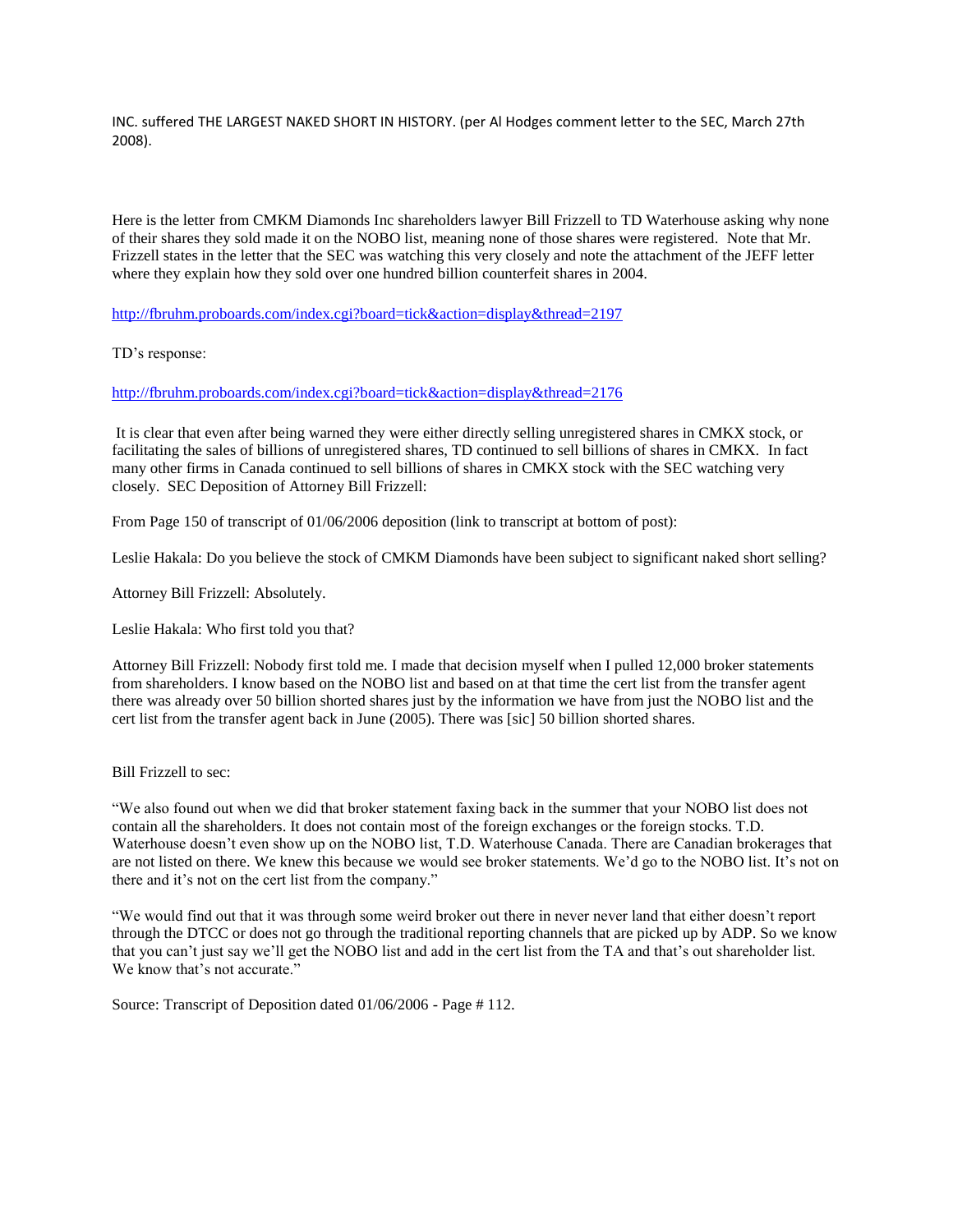Mr. Frizzell says never never land, but in fact in evidence entered to the RCMP and others we know that it wasn't never never land, it was fraud. Here is from EagleTech's Rod Young, commenting on Canadian firms, letter attached:

8 The New York State Supreme Court granted Eagletech its DTC and NSCC trading records. The unprecedented ruling denied the DTCC's request for a protective order. NSCC CNS (Continuous Net Settlement) Reports confirm that those short sales failed delivery for 252 trading days (one calendar year), making them illegal Naked Short Sales.

9 DTC participant 5099 reportedly a secret account at the CDS (Canadian Depository for Securities, the CDS is a subsidiary of the DTCC) failed delivery for 212 days. DTC Participant account 5099 is reportedly a special account that clear(s)(ed) through Euroclear for seven Canadian brokerages: Thompson Kernaghan, Wolverton Securities, Global Securities, Pacific International, Canacord Capital, Yorkton Securities, Research Capital, with now defunct TK being replaced by TD Waterhouse.

Also it is clear from quotes from the largest class action in history, [http://cmkx.info/Hodges-3.87Trillion-Bivens-](http://cmkx.info/Hodges-3.87Trillion-Bivens-Lawsuit.pdf)[Lawsuit.pdf,](http://cmkx.info/Hodges-3.87Trillion-Bivens-Lawsuit.pdf) that not only did the SEC facilitate the sale of hundreds of billions of illegal shares in CMKX, they also knew that no Canadian brokers and other foreign brokers were not even on the NOBO lists, they were all selling unregistered shares in other words:

31. During the period of June 1, 2004 through October 28, 2005 a total of 2.25 Trillion "phantom" shares of CMKM Diamonds Inc, was sold into the public market through legitimate brokers, illegitimate brokers and dealers, market makers, hedge funds, ex-clearing transactions and private transactions. The sales of the majority of such shares were at all times known to the Securities and Exchange Commission, including Defendants herein.

20. From March 17, 2005 through April 29, 2005 CMKM traded publicly in the US under the trading symbol "CMKX," a total of 551,756,751,833 shares, an average share volume of more than 17 billion shares per day, reaching a maximum on April 21, 2005 of 94,654,588,201 shares. These figures do not include foreign trades nor trades made on an ex-clearing basis such as those disclosed by Jefferies & Company , Inc. on May 6, 2005: between March 25, 2004 and September 21, 2004 Jefferies traded 111,780,681,204 shares of CMKX stock on an ex-clearing basis.

So the question the coalition has to IIROC is how TD Waterhouse obtained a certificate for me, as I have a registered certificate with the transfer agent of CMKM Diamonds Inc. None of the shares TD sold me were registered, and since the company did not allow firms to buy shares after it was revoked, how did they get a certificate for me, what transaction happened to allow that, and why it is not made public. Some shareholders I represent had to wait months on end to get their certs, and then finally did, indicating a transaction took place. The evidence is clear that TD Waterhouse and other Canadian brokers paid for the certificates they produced given all shares sold in Canada were not even on the NOBO lists, so had to be unregistered. Evidence of this is also given by Mr. Al Hodges in his Bivens class action and in particular in his court testimony on Aug. 2<sup>nd</sup> in California.

In court that day, Mr. Hodges claimed that TD Waterhouse was one of the perpetrators who victimized CMKM shareholders and their company, he also claimed that he had a witness to the fact that TD Waterhouse paid for their crimes. He stated that TD Waterhouse paid into a trust fund for the shareholders who were sold illegal shares. He also said that the trust fund those monies were paid into were suppose to be released to the shareholders of CMKX four years ago. Here is a transcript, which is available upon request, was Mr. Hodges identifies TD Waterhouse:

"AH: As I started to say, here is the simple answer, your Honor, as I started to say a few minutes ago and I probably did not finish. The original agreement, there was a war that ensued after the sting got under operation because what the sting always contemplated was that Mr. Maheu would collect all of these bad doers, the hedge fund people and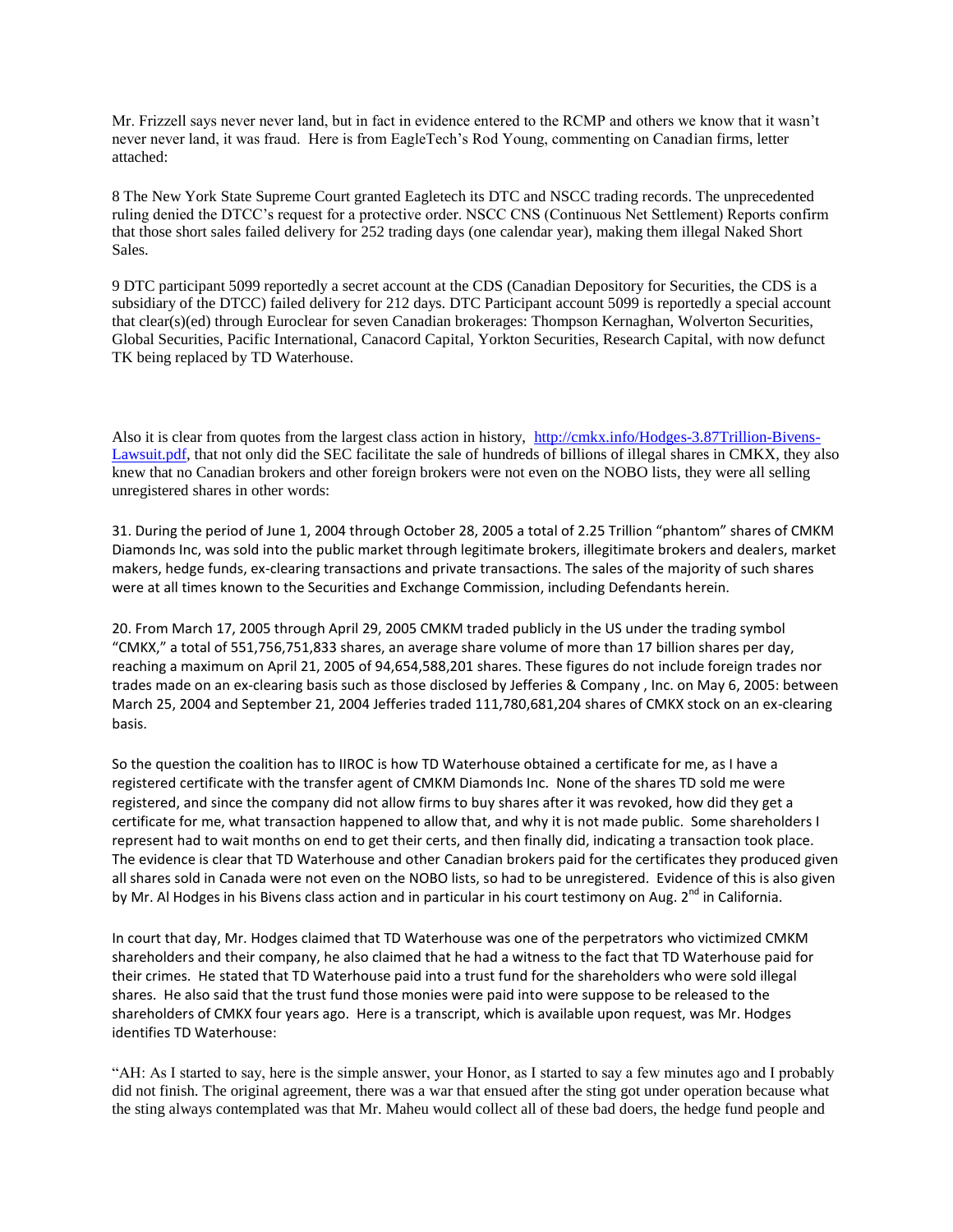people like T.D. Waterhouse and all the other stock brokerage houses around who were naked shorting this company, collect them all in a big room and offer them a deal for two reasons. First of all to collect money for CMKX for what had been done to them, and second of all to teach these people a lesson that there were people out there watching what was going on. Hopefully that would head them off from continuing in such illicit and illegal and improper behaviour. That was in fact done and I have a witness that was there when it was done. They had a room about three times the size of your courtroom in which they had representative from all of these brokerages from all over the world. They watched a video presentation, because Mr. Maheu, as the court may be aware, was at one time closely associated with the CIA, Howard Hughes and all kinds of other people.

Judge: I was going to ask you whether that was the same Bob Maheu.

AH: It is indeed the same one, a gentleman I happened to make acquaintances within the 70's to my good fortune. At any rate all of these people were in this room and were shown a video and a slide presentation of all of the evidence of their wrongdoing and they were offered an opportunity to either step up and sign away your money and pay a reasonable amount for each transaction you did illegally and improperly or go walk out of here and get prosecuted and go to jail because what you did was criminal. Every single person in that room stepped up and made a deal. After that time there became a big conflict between the SEC commissioners and the other governmental entities who were supporting the SEC commissioners about who was going to have the right to release this money to the shareholders and when, My understanding is that it went on for some number of months but ultimately the SEC commissioners prevailed and convinced Mr. Maheu and his associates that it had to be their decision because only they and the rest of the government could determine when this sting had fulfilled its function. That was the basis on which he gave them the power to make this decision about when the money is to be released. It is my understanding that every trust that is currently being held for release of this money is being held by a person who is sworn to observe that requirement. That the SEC, the US government whoever is to make this payment, goes first. Since my information is that was the SEC commissioners that have this power, this is why they are the defendants in this case."

AH: this money was supposed to have been released within a year of the time the company was originally de-listed in October of 2005. This is now almost October of 2010, some 4 years past that time. It is taking only because they refuse, not withstanding information they have continued to give to the shareholders, they continue to refuse to release this money. If they don't release they money then it is a taking. Because they are preventing what is rightfully ours for us to receive. That is why it is a taking.

To this day the money paid by TD Waterhouse has not been released to the shareholders, despite endless promises by officials in the United States to do so. Shareholders in Canada have been damaged by Canadian firms like TD Waterhouse, those firms paid into a fund to allow them to escape criminal indictments, now those Canadian shareholders are being damaged by the very authorities which are suppose to protect them as they will not release that money. In fact, Mr. Hodges, who is a direct party to the proceedings, claims that several international crimes are being committed which prevent the conclusion of his Bivens case, which means those crimes are preventing the lawful distribution of monies collected by Canadian firms who IIROC overseas.

The Coalition asks that IIROC conduct an immediate investigation into the status update of the money TD Waterhouse and other Canadian firms paid into trust for the damage they inflicted on CMKX shareholders. Correspondence and allegations Mr. Hodges has made have already been entered into evidence to the RCMP and Mr. Vic Toews, and can be found here, it includes a recent history of allegations made by Mr. Hodges and a direct time line of the crimes currently happening to all CMKX shareholders and all Canadian firms your organization overseas that paid into the fund mentioned: [http://cmkx.info/CMKX--](http://cmkx.info/CMKX--To%20Whom%20it%20May%20Concern%20for%20all%20shareholders%20use.pdf) [To%20Whom%20it%20May%20Concern%20for%20all%20shareholders%20use.pdf.](http://cmkx.info/CMKX--To%20Whom%20it%20May%20Concern%20for%20all%20shareholders%20use.pdf)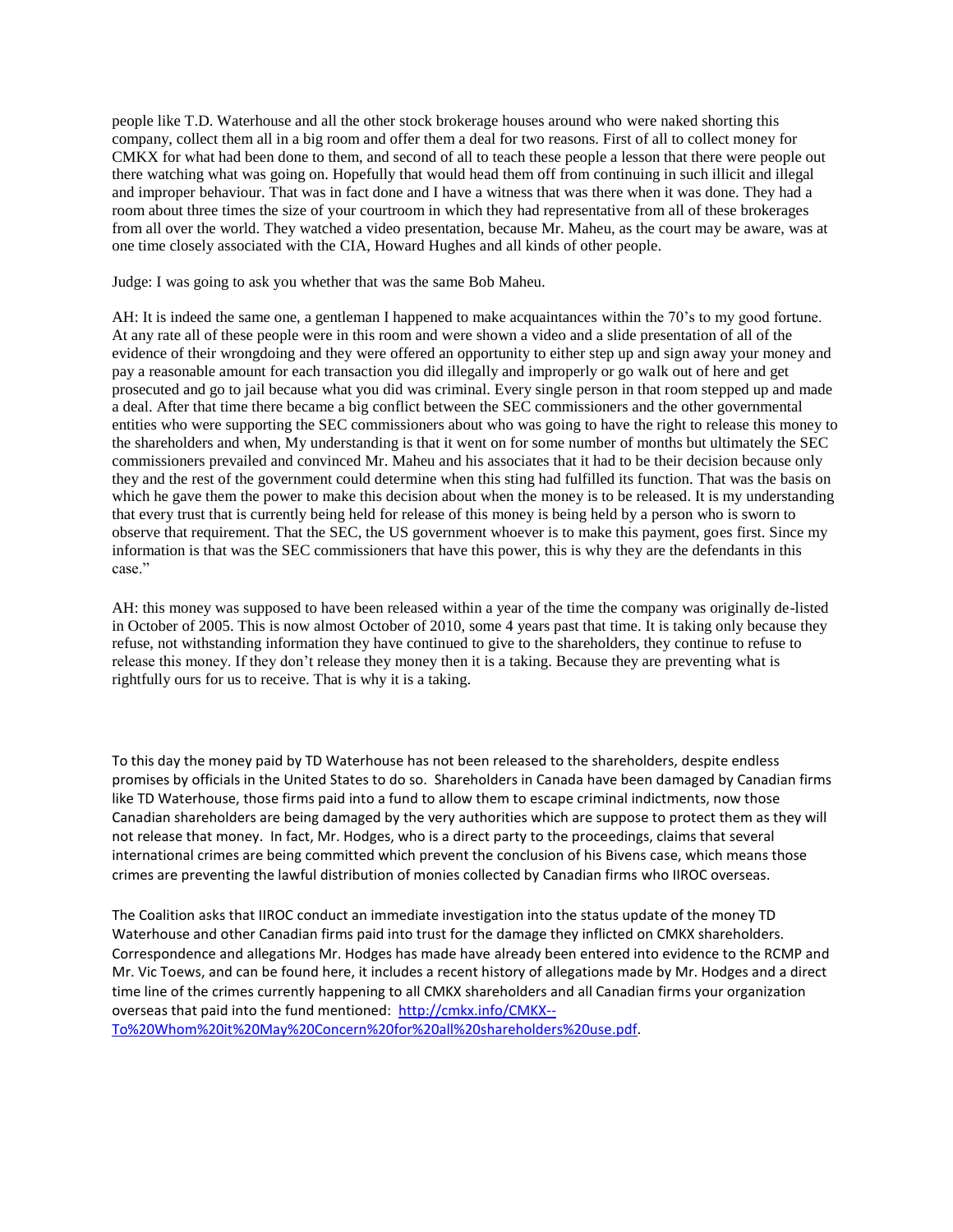To update the IIROC as to current events the Coalition presents the latest update to all shareholders, again this should be an update sent to TD Waterhouse and others, as it is their money Mr. Hodges is referring to here:

As all are by now well aware, we have been battling a serious headwind, obtaining Economic Receipt. Although I have previously stated that I would not provide an "update" until we had confirmation of economic receipt or, I became convinced that payment to CMKX shareholders would not be forthcoming in a timely manner, I believe a further update is called for due to the status of the CMKX litigation and due to the unreasonable length of time resolution is taking. Please be advised as follows:

• As previously indicated, the August 2 Court hearing was utilized, in part, as a means of conveying to the Judge and to the defendants, some of the additional information which could be added to the originally filed Complaint; this information has now been included in a First Amended Complaint which, out of an abundance of caution, has been filed and served today, September 16, 2010. We will continue to aggressively pursue this matter until such time as all shareholders have been paid.

• It has been a very unreasonable period of time since we first began this litigation. Shortly after filing the original Complaint, I advised you of my opinion that resolution was imminent. I am confident that many of you are now convinced that I either don't know the meaning of that word or am certifiably non compos mentis. Unfortunately, neither is the explanation; in point of fact we, and many others involved in bringing this matter to resolution, have been consistently lied to and 'played' by our own government.

I do remain convinced that we will prevail. I know that the SEC is anxious for this to be over; however, it is not particularly the SEC that has held things up, IMO. We are, like it or not, tied to the World Global Settlements payouts. Until that process has been concluded, I do not believe that you will receive your payment.

As always, inquiring minds want to know: what is our status; what has been going on; what is holding up economic receipt; when will our money be released; etc. etc.? I will try to address some of these concerns, to the extent I am able, separately:

1. Our Status – Our status remains pretty much the same as before. We remain literally on the thresh-hold. This means that the "work" remaining to be finished will not consume more hours than can be accomplished within one day; we have been at this point now for way too many months. However, progress in consummating the World Global Settlements has been made, which is a substantial improvement. I have now been advised that nearly all of the BASEL list items [some 20 in number] have been paid out; only one or two items remain IMO. 2. When is Release – The CMKX distribution funds will be released within a very short time after there is confirmation of Economic Receipt. What does that mean? There is in process a massive shift of wealth within the US and the world community which includes: pay-out of all the domestic prosperity settlements; institution of the US dollar re-funding project; pay-out of world settlements; and, distribution of funds to many other programs. This involves a total of more than \$42 Trillion. Economic Receipt occurs when all trustees have access to all of the funds they are responsible for. When the last BASEL item is paid, we will have ER and the CMKX trustees can begin distribution, IMO.

3. Goings On – What's been going on behind the scenes is a war. As I said before, there is an economic war raging in the background; this war is between those who have controlled this planet for the last hundred and fifty years, and we who think that it must stop. It is a war which, as much due to world circumstance as anything else IMHO, we seem slowly, inexorably winning. Because the naked corruption in D.C. is so endemic, it takes time. These miscreants are, in effect, fighting for their lives – at least that part of their lives that secures an environment in which they can continue to lie, cheat, steal, and mortgage your progeny's lives, all for their personal gain. Accordingly, they will fight until the doors are all closed by a power that they cannot subvert. The good news is, we are winning the battle.

4. When - When will it be over, you ask; when will we get paid? I have suggested dates in the past, each of which was based upon information that I had received from the people on the scene and in the trenches. I am unwilling at this point to say anything more than I believe it will be soon: 1) because of the status of the World Global Settlements; 2) because I have received anecdotal information regarding movement of CMKX funds; and 3) because of additional information received concerning the status other related payments being made.

I again want to extend my heartfelt thanks to those of you who continue to demonstrate support and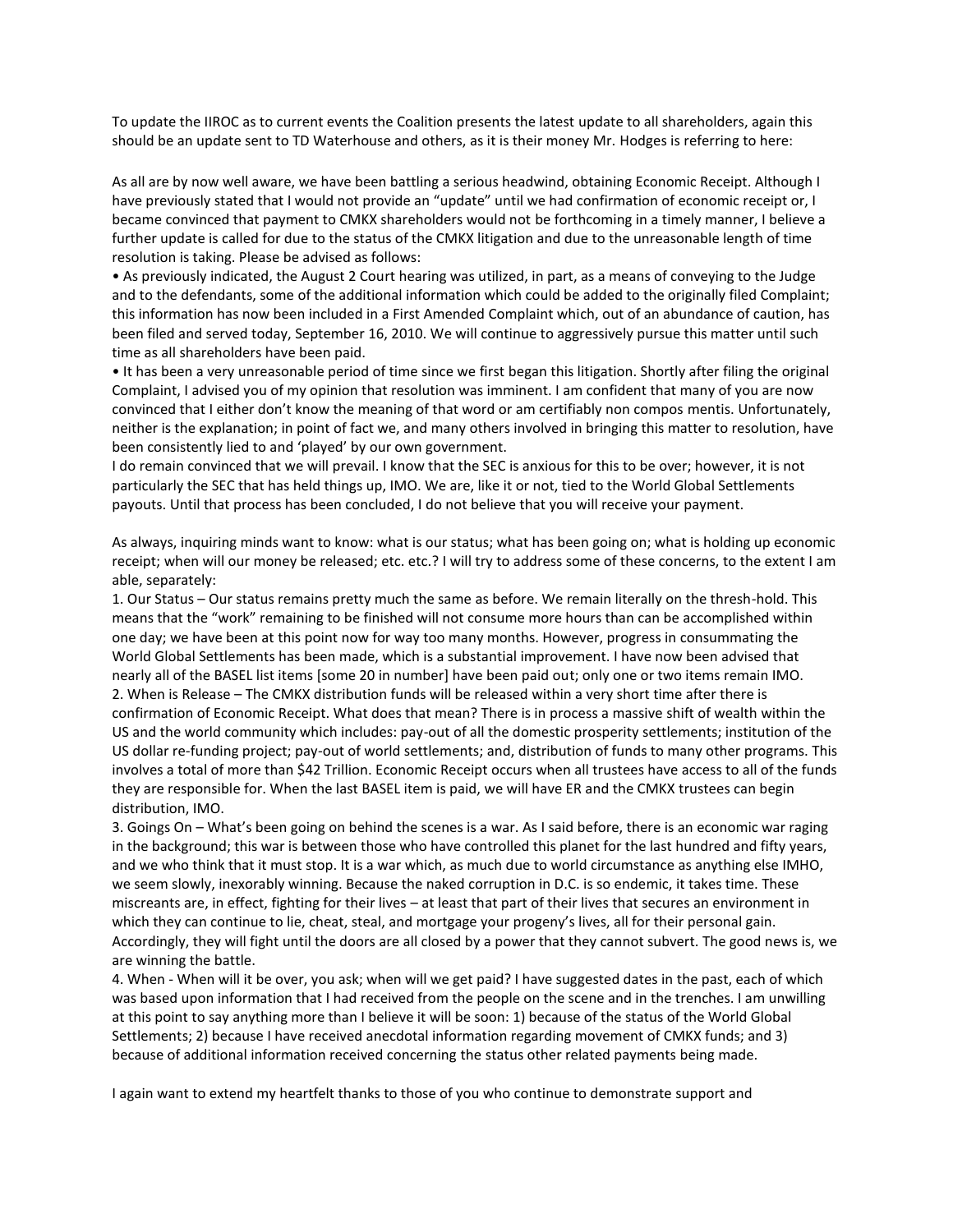encouragement for our efforts; I am especially thankful for all of the IM good wishes and thank-you's. I remain very optimistic for the long term; rest assured that the fight will continue until we succeed. We will prevail!

Given Mr. Hodges says in this update that TD Waterhouse's money will not be released to the victims until all parties have received ER in the World Settlements, it is the duty of the IIROC to investigate the allegations put forth here by Mr. Hodges in a public letter to Ben Bernanke and the Board of Governors of the Federal Reserve alleging they are committing RICO fraud, which is preventing the conclusion of the world settlements, and are in fact using money illegally to gain interest. It should also be IIROC's duty to investigate why TD Waterhouse and other Canadian firm's money paid for their crimes against CMKM shareholders is even a part of the World Settlements. A public inquiry into the allegations put forth in this letter is warranted given Mr. Hodges has intimate knowledge of what he writes about and is a direct party to the facts in this case, this letter should also be forwarded to the Honourable Stockwell Day, as he is the President of the Treasury Board:

# HODGES AND ASSOCIATES

A PROFESSIONAL LAW CORPORATION

**JAMES S. KOSTAS** 

September 22, 2010

VIA FACSIMILE; FED-EX; AND U.S. MAIL (202) 452-3819

Ben S. Bernanke Chairman of the Board of Governors Federal Reserve System 20th Street and Constitution Avenue, NW Washington, DC 20551

# Re: World Global Settlements

Dear Mr. Bernanke:

 I represent Mr. Lindell H. Bonney, Sr. with respect to collection of certain funds currently being held by the Federal Reserve System; Mr. Bonney has both a personal ownership interest and a fiduciary interest in such funds. I also represent certain other payees of the World Global Settlement funds; each of these payees have exhausted their ability to continue waiting for distribution of the funds to which they are entitled.

A. CLIFTON HODGES 4 EAST HOLLY STREET<br>
14 AMES S. KOSTAS 4 AMES S. A SUITE 202 DONALD W. RICKETTS\* PASADENA, CA. 91103 TEL (626) 564-9797<br>\* OF COUNSEL (626) 564-9797 – FAX FAX (626) 564-9111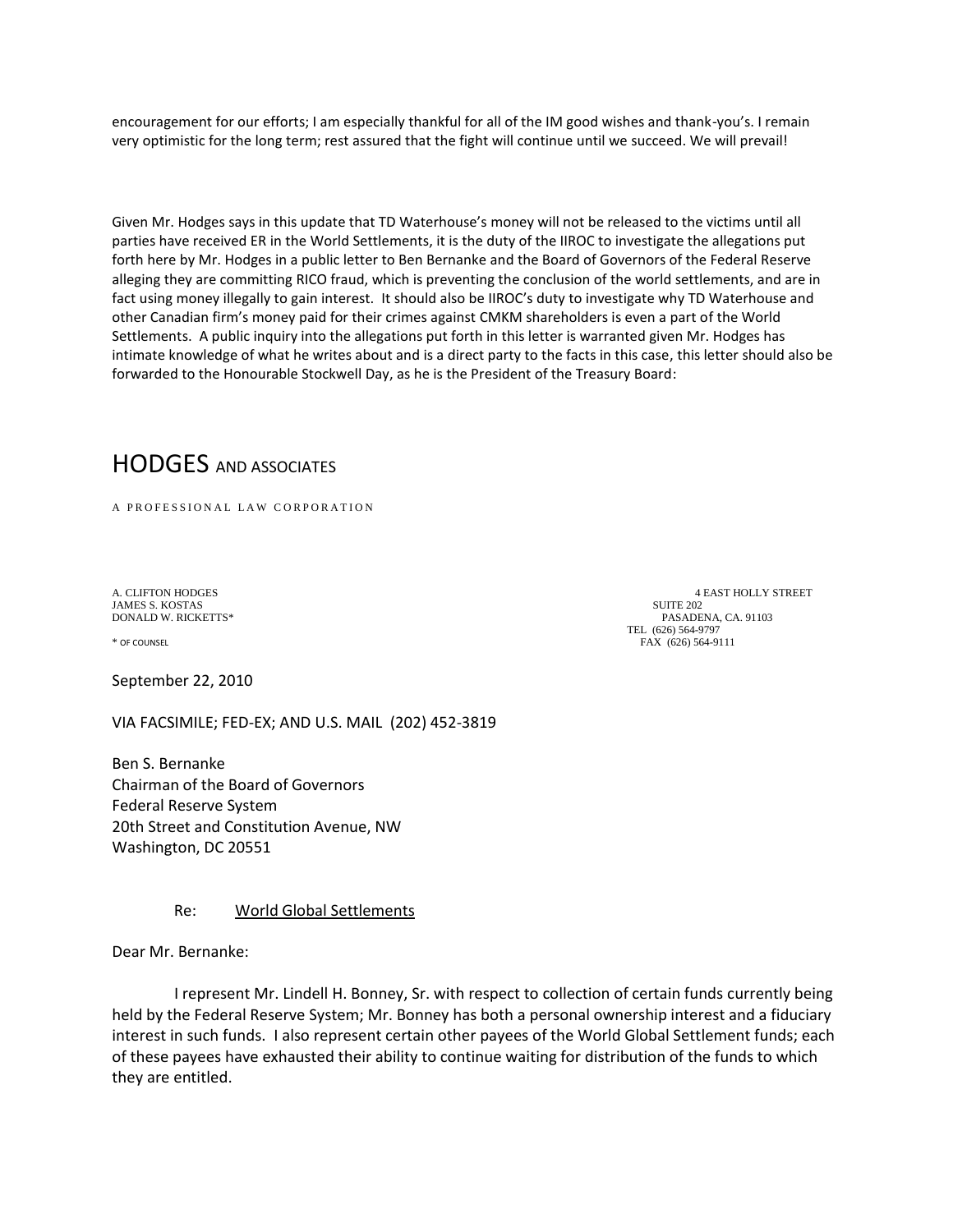We have been able to ascertain that these funds have been utilized, apparently with the approval and consent of the FED, for short term lending/hypothecation cycles which have allowed recovery of substantially more than 3% per day of the principal in addition to the FED transaction fee of 10%; we have now received confirmation that the FED has in fact received payment. These actions are obviously in violation of several Treaty agreements, as well as a plethora of Federal Laws and banking regulations, and expose each participant to both criminal and civil RICO actions.

 The purpose of this correspondence is to put you and each member of the Board of Governors on notice of these illegal actions in connection with the continued refusal of the FED to disburse monies due to be paid to Mr. Bonney in his personal and fiduciary capacity. Although we have previously been advised that the funds were available for disbursement, "something" has always been amiss when the scheduled time has arrived. On each such occasion, Mr. Bonney was ultimately advised that the money had, for unexplained reasons, become unavailable.

 Please be advised that we intend to hold you and each member of the Board of Governors jointly and severally responsible for a minimum of 10% per day recovery on the entire balance of the funds currently held for distribution to Mr. Bonney in his personal and fiduciary capacity. In the event that you and/or any of the Board of Governor members wish to discuss possible resolution of this issue please contact the undersigned directly; in the event that I fail to hear from anyone I will pursue all available remedies, including immediate disclosure of these defalcations to the media.

Very truly yours,

# **HODGES AND ASSOCIATES** A. CLIFTON HODGES

Cc: Mr. Lindell H. Bonney, Sr. Lynwood Maddox, Esq. Kevin M. Warsh Elizabeth A. Duke Daniel K. Tarullo Comptroller of the Currency Federal Reserve Bank, Richmond, VA Federal Reserve Bank, Cleveland, OH

In conclusion, every single shareholder in Canada deserves and is owed an investigation into the allegations put forth by the Coalition. Every single shareholder deserves to know their money is safe; every single broker who placed money in that trust to allow them to escape indictment deserves to know that money went to the victims of their crimes. There will be many Canadian victims who will send in requests for an investigation; I am hoping the IIROC can make a public statement for all shareholders as to their findings. Given crimes are currently happening as I type the shareholders expect the authorities to stop these crimes and release our money immediately. In the United States we have a joint action that currently has thirty three state coordinators ready to file a mass complaint to their Attorney Generals; many Canadians across Canada are ready to file complaints with the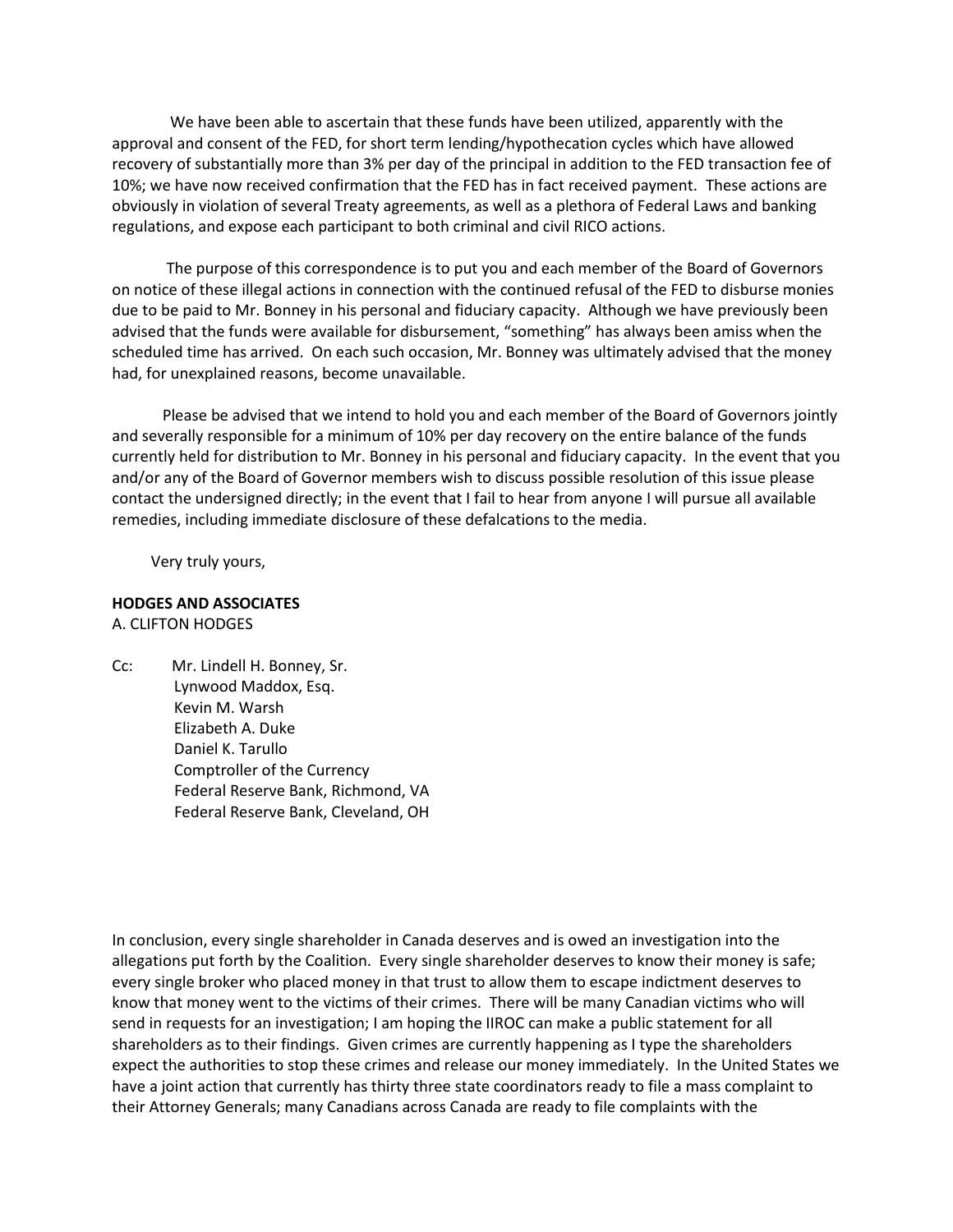authorities. My question is why do the shareholders have to take these actions, why are the authorities just not protecting us and enforcing the law.

Included as evidence is a letter written to Special Agent Jerald Burkin of the Nevada FBI (he notified me personally that he read this letter and is fully aware of all evidence introduced to him regarding the crimes currently being committed against all CMKM shareholders).. Also included is a letter written to the SEC which illustrates the crimes of the SEC and the fact that Canadian authorities need a full public inquiry into the Harmonization Act, which would harmonize the SEC with Canadian Regulators and Rod Young's open letter to all which deserves a public inquiry itself:

I am David Nelson of Kelowna, British Columbia, Canada. I have been in contact with Jerald Burkin of the Nevada FBI who has had an investigation into my allegations going since late 2009. The FBI ran a parallel investigation into the fraud in CMKM Diamonds Inc with the SEC. He stated in an Oct. 27th 2009 email to me; Dave, per your last pr, you can state you have filed a complaint with the FBI but unfortunately I cannot provide you with a file number or complaint number. Thanks."

In that complaint Mr. Burkin was presented with evidence gathered by shareholders and experts who have investigated the counterfeiting of the stock market. Some of that evidence will be attached to this email as well, and includes not only the specific case of CMKM Diamonds Inc, the most counterfeited security ever, but also includes allegations that this fraud has been occurring with the full knowledge and support of the Securities and Exchange Commission, the DOJ, the FBI, the RCMP, Canadian Regulators, the DTCC, and other agencies.

In the evidence and quotes from experts involved in the CMKM Diamonds Inc case presented to Mr. Burkin, I and others who formed a coalition of shareholders asked him to investigate fraud committed by not only wall street firms, but fraud committed by the SEC, FBI, and DOJ going as far back as Operation Uptick. In the decade that has passed since Operation Uptick took place and identified wall street firms working with crime families to counterfeit and money launder the proceeds, there has been no indictments of any of the wall street firms caught committing massive fraud. Companies that were victims of those crimes have had to fend for themselves like EagleTech Communications and many others. The crimes completely cover up by all authorities involved to this day.

In CMKM Diamonds Inc case in particular evidence was entered to Mr. Burkin which clearly showed the SEC, FBI, DOJ, and IRS were complicit in the crimes which took place and the cover up of the fraud by all of the wall street firms involved, a mirror image of Operation Uptick. Here is a list of the crimes alleged to have been committed by the SEC, FBI, DOJ, and IRS, further known as The Authorities in the CMKM Diamonds Inc case alone;

1. The Authorities investigation was well under way by May 2004, before hundreds of billions of shares were sold to investors in a publicly traded company and the money laundered. Corporate insiders were aided and abetted in their crimes by high-powered attorneys, accountants, transfer agents, major banking institutions, brokerage houses, and clearing firms. It occurred right under the noses of the SEC and NASD (now FINRA), both agencies ignoring dozens of blatant warning signs, allowing the scam to go on for years.

2. The Authorities were fully aware before over 550 billion shares were sold in CMKX stock that John Edwards and other insiders were laundering money from the sale of unregistered shares. CMKX laundered their money through no less than 35 bank accounts, and Edwards, alone, had 36 trading accounts and dozens of fraudulent companies set up to hide the money trail. Many of these companies and accounts were set up in Canada with the full knowledge of The Authorities, who allowed the money to be stolen.

3. Leslie Hakala conspired with ex-SEC attorney D. Roger Glenn (who wrote opinion letters allowing over 300 billion shares of stock to be dumped into the market) to facilitate the sale of hundreds of billions of shares of CMKX stock, all proceeds from those sales were apparently stolen right under the nose of The Authorities while they watched. D. Roger Glenn was not indicted by the DOJ for his role in this fraud.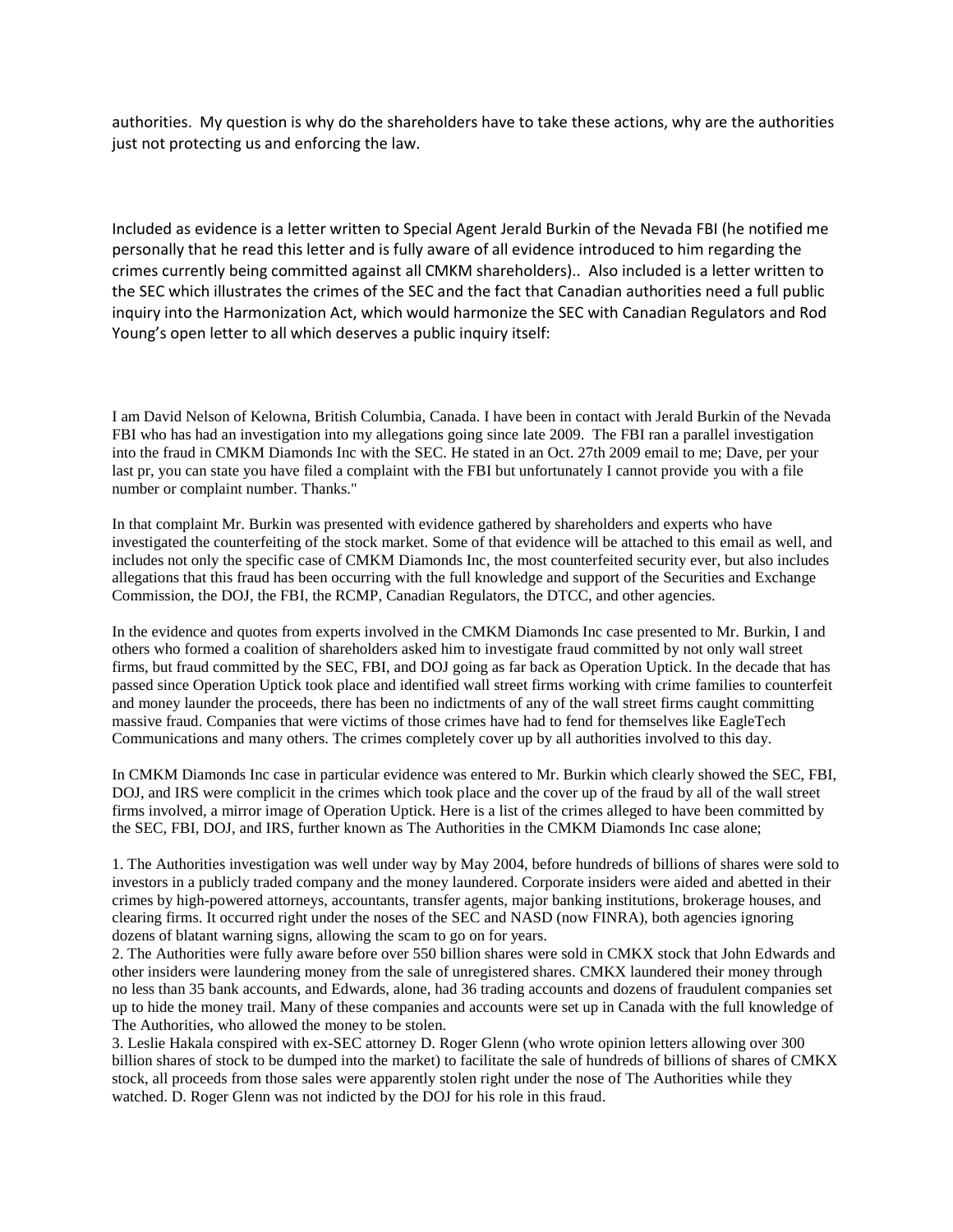4. Co-conspirators John Edward Dohnau, Michael Williams, and Rendal Williams, plus a cast of numerous other associates, have not been charged at all for their part in this massive fraud.

5. The phone records from NevWest, which show that they contacted the SEC each time Edwards came in with CMKX certs to sell, many of which were clearly forged and fraudulent, some even "signed" by an individual who had been deceased for months. Instead of taking action to halt the obvious fraud against innocent shareholders, the SEC and NASD (FINRA) ignored the evidence and dozens of other red flags, allowing the scheme to continue unabated, costing unsuspecting buyers of CMKX stock hundreds of millions of dollars. Furthermore, NevWest is not a self-clearing firm. Instead, it must clear its certs through clearing firms such as Wells Fargo and Dain Rauscher that have a contractual relationship with DTC.

6. Clearing firm Computer Clearing Services (now owned by Penson Worldwide, Inc.) helped John Edwards trade over 250 billion shares of CMKX stock totalling over \$53 million. Clearing firms and brokers weren't the only ones who ignored red flags that should have triggered the filing of Suspicious Activity Reports. Several Nevada banks, most prominently Silver State Bank and Wells Fargo Bank, allowed CMKM Diamonds and related fraudulent companies to run hundreds of millions of dollars through dozens of accounts.

7. The Authorities subpoenaed the Silver State Bank regarding suspicious activities on September 5th 2004 (the Silver State Bank had no action taken against it for its role in this fraud), before hundreds of billions of shares were sold in CMKX stock. The evidence gathered from that subpoena showed 64 million dollars went through the Silver State Bank, among the transactions executed by Silver State Bank after those subpoenas include:

• Wire transfers totaling hundreds of thousands of dollars were executed with only the notation "transferring to Personal Acct. per cust. transfer via phone".

• Checks from various accounts set up as shell companies and controlled by Casavant and Edwards written out only to "CASH"…including one for \$350,000.

• Multi-million dollar wire transfers between Edwards and Casavant run through dozens of accounts they controlled there.

• Millions of dollars written out of company accounts to Casavant and his wife Carolyn, and several family members, often on temporary checks.

8. The Authorities allowed Robert Maheu, Urban Casavant and other management to promote the sale of CMKX stock through various means, including a drag racing team, after they were fully aware of the fraud inside CMKM Diamonds Inc. Robert Maheu was not indicted for his role in this fraud.

9. In letters to other brokers in mid 2005, shareholders lawyer Bill Frizzell not only identified the brokers who sold over 300 billions shares of CMKX stock, those brokers continued to sell unregistered shares for months while The Authorities watched. The money from the sale of hundreds of billions of shares, approximately 190 million dollars, was stolen by these brokers, with none of those known brokers being indicted.

10. In Bill Frizzell's letter to TD Waterhouse in Canada he explains that none of the shares sold by them were even on the NOBO list, meaning they were sold unregistered. TD Waterhouse continued to sell unregistered shares of CMKX stock for months, as did all other Canadian brokers. In his letters Mr. Frizzell also stated that the SEC was watching this very closely. Mr. Frizzell stated in his deposition to the SEC that none of the Canadian brokers had shares on the NOBO list, indicating all shares sold in Canada were sold unregistered. There has been no action against any Canadian brokers from The Authorities, and all illegal shares sold by Canadian brokers were grandfathered so they would not have to cover their fraud.

11. According to Bill Frizzell, Andrew Petillion (Branch Chief of Enforcement at the Pacific Regional Office for the SEC) warns in regards to his evidence of the naked short in CMKX stock: "By the way, if this is an orchestrated short squeeze against the brokerage houses to make the stock price go up, we will come after those who are responsible. We would not look kindly on a cert pull because it would cause market manipulation." The Authorities allowed CMKX stock to be manipulated down, but would not allow the natural correction for this, a short squeeze. This mirrors what the SEC said to David Patch regarding the Grandfather Clause, it was to stop runs in stocks who had been manipulated by wall street firms who counterfeited trillions of shares and dollars of stock in hundreds if not thousands of publicly traded companies. An example of this is EagleTech Communications who Authorities knew was the victim of counterfeiting by walls street firms and crime families, but grandfathered those counterfeit shares so they would never have to be covered, and protected the criminal firms.

12. The Authorities and alleged corrupt Judge Brenda Murray (see evidence of modus operandi of Brenda Murray in evidence presented regarding the Gary Aguirre cover up) would not allow evidence of massive naked shorting in CMKX stock in the administrative hearing 5-10-5 that eventually ended up in the revocation of CMKX stock. Expert Jim DeCosta analyzed the naked short in CMKX stock and found it to be 14-1. No evidence of any other brokers fraud or the fraud already detected by The Authorities was entered into the hearing, and billions of shares of CMKX stock traded after, all monies stolen from shareholders.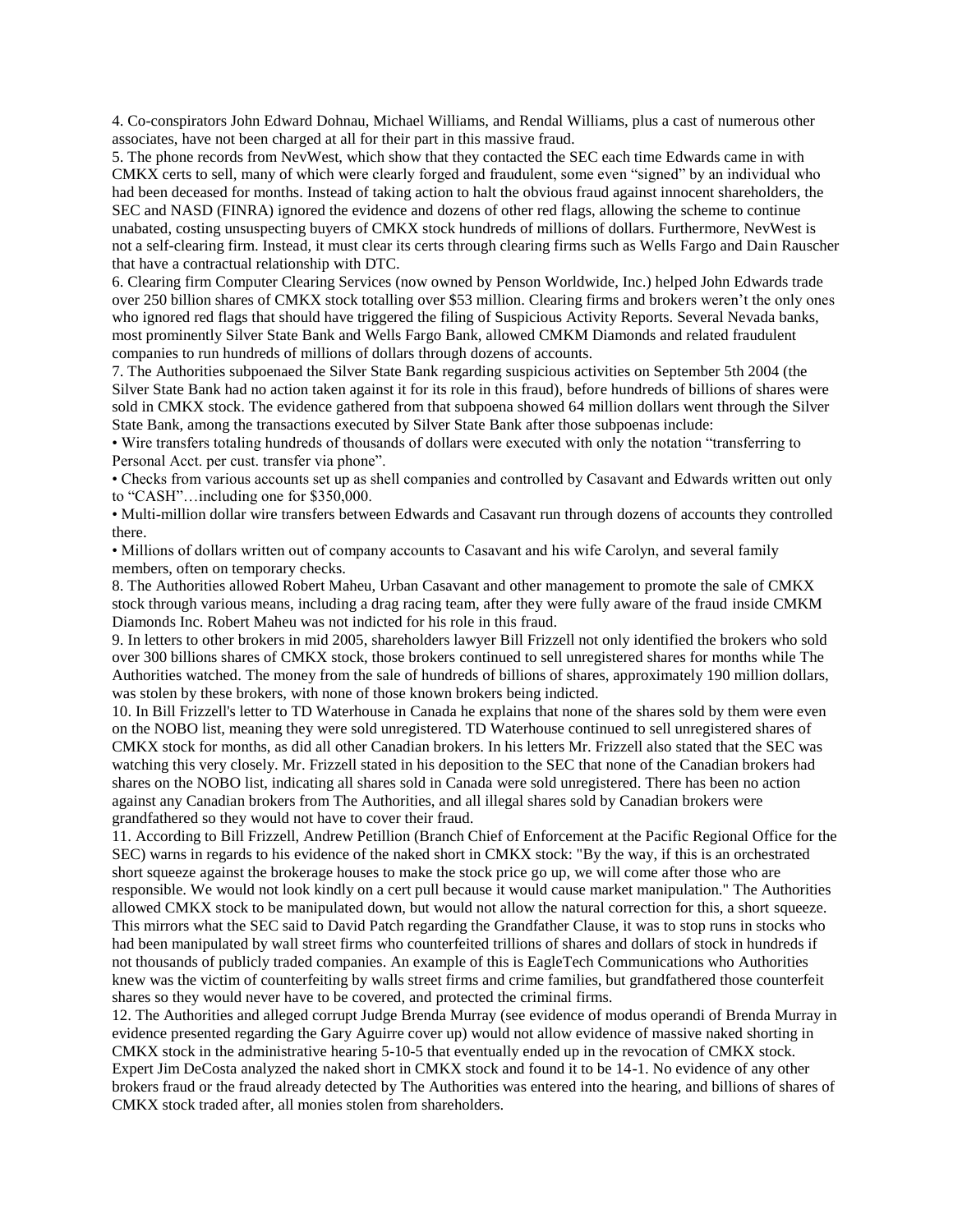13. In Civil Action No. 2:08-cv-0437, 4-7-08, United States District Court for the District of Nevada, Leslie Hakala alleges that "To divert attention from their own dumping of CMK shares, Casavant persuaded CMKM's investors that the reported high trading volume in CMKM stock reflected extensive "naked short selling" rather than ordinary stock dilution." Leslie Hakala was fully aware that there was massive naked shorting in CMKX stock by wall street firms, she concealed that fact and any other perpetrators other than the insiders of CMKM Diamonds Inc. This is a mirror image of the victims of Operation Uptick. From March 2003 through May 2005, using approximately 34 different brokerage accounts at NevWest Securities Corporation, John Edwards sells almost 260 billion shares of the purportedly 622 billion registered/unrestricted CMKM shares. That leaves approximately 362 billion purportedly registered/unrestricted CMKM shares that Leslie Hakala fails to account for in said civil action. 14. On 6-24-09, the Securities and Exchange Commission filed Motion for Summary Judgment Against Defendant John Edwards (#991), Motion for Summary Judgment Against Defendant Daryl Anderson (#102), and Motion for Summary Judgment Against Defendants Kathleen and Anthony Tomasso pursuant to Civil Action No. 08- CV 0437, 4-7-08, United States District Court for the District of Nevada. In said Motion for Summary Judgment, the Securities and Exchange Commission alleges, "CMKM provided investors with phony maps and fabricated videos of alleged mineral claims in North and South America." The following was left out of the Administrative hearing; The following are excerpts from Regional Triaxial Aeromagnetic Survey Assessment Work Report by N. Ralph Newson, William Jarvis on the Fort a la Corne Diamond Project: "Drilling results and additional ground magnetic and gravity surveys have shown the best known kimberlite bodies to be bedded, and to have a very different shape from most known kimberlite bodies. In most of the well-known diamond mines in Africa, for example, and in those in the NWT in Canada, the upper portions of the kimberlites bodies have been eroded, leaving only the feeder pipe, which has a "carrot" shape, getting smaller in diameter with depth. However, in the Fort à la Corne swarm, the tops of the kimberlitic volcanic edifices are COMPLETELY PRESERVED [emphasis added by author], and they are shaped more or less like a soup bowl, with two larger horizontal dimensions, and one smaller vertical dimension. Several of these have an inferred geological resource (based on a few holes and on geophysical modeling) in excess of 100 million tonnes, one has nearly a billion tons, and one group of five which are close together, or perhaps coalescing, contain about 2 billion tons of kimberlite. There are thus HUGE VOLUMES OF KIMBERLINE

WITHIN A FEW HUNDRED METRES OF THE SURFACE." [emphasis added by author]

15. A fax dated 5-26-03, from Lindsey S. McCarthy, staff attorney for the Securities and Exchange Commission, to 1st Global Stock Transfer that mentions James Kinney, a defendant in the subsequent Civil Action No. 08- CV 0437 of 4-7-08, United States District Court for the District of Nevada, proves that the Securities and Exchange Commission was aware of James Kinney's suspicious activities pertaining to CMKM FIVE YEARS BEFORE FILING SAID CIVIL ACTION AGAINST HIM.

16. In its Grand Jury Superseding Indictment 2-09-CR-00132-RLH-RJJ, 5-27-09, United States District Court, District of Nevada, the Grand Jury charges that:

"...To create the appearance of an active and established market for CMKM stock, and to disguise the fact that the conspirators were virtually the only sellers of CMKM stock..."

How can "the conspirators" be "virtually the only sellers of CMKM stock," when John Edwards, "the scheme's mastermind," allegedly sold ONLY 260 billion purportedly registered/unrestricted CMKM shares out of the 622 billion purportedly registered/unrestricted CMKM shares? Who are the sellers who sold the unaccounted for 362 billion purportedly registered/unrestricted CMKM shares? Why did the Grand Jury fail to charge those sellers in its Grand Jury Superseding Indictment 2-09-CR-00132-RLH-RJJ, 5-27-09, United States District Court, District of Nevada?

17. In its Grand Jury Superseding Indictment 2-09-CR-00132-RLH-RJJ, 5-27-09, United States District Court, District of Nevada, the Grand Jury charges that:

"...To create the appearance of an active and established market for CMKM stock, and to disguise the fact that the conspirators were virtually the only sellers of CMKM stock..."

DONALD STOECKLEIN DEPOSITION, 1-24-06

In said deposition, Donald Stoecklein testifies that a naked short expert from Oregon with 25 years experience told both Bill Frizzell and him that a 14 to 1 short position exists in CMKM stock.

That means that for every one legitimate share that exists, 14 naked short shares exist, which in turn means that numerous naked short sellers exist. In said deposition, Donald Stoecklein testifies that they obtained a NOBO list and the number of CMKM shares on that NOBO list exceeded the number of CMKM shares on the list of 1st Global Stock Transfer, which in turn means that naked short sellers exist.

18. The SEC revoked CMKM Diamonds Inc on October 28th 2005 knowing that would prevent the perpetrators from ever having to cover their naked short positions in CMKX stock and would ensuring that the shareholders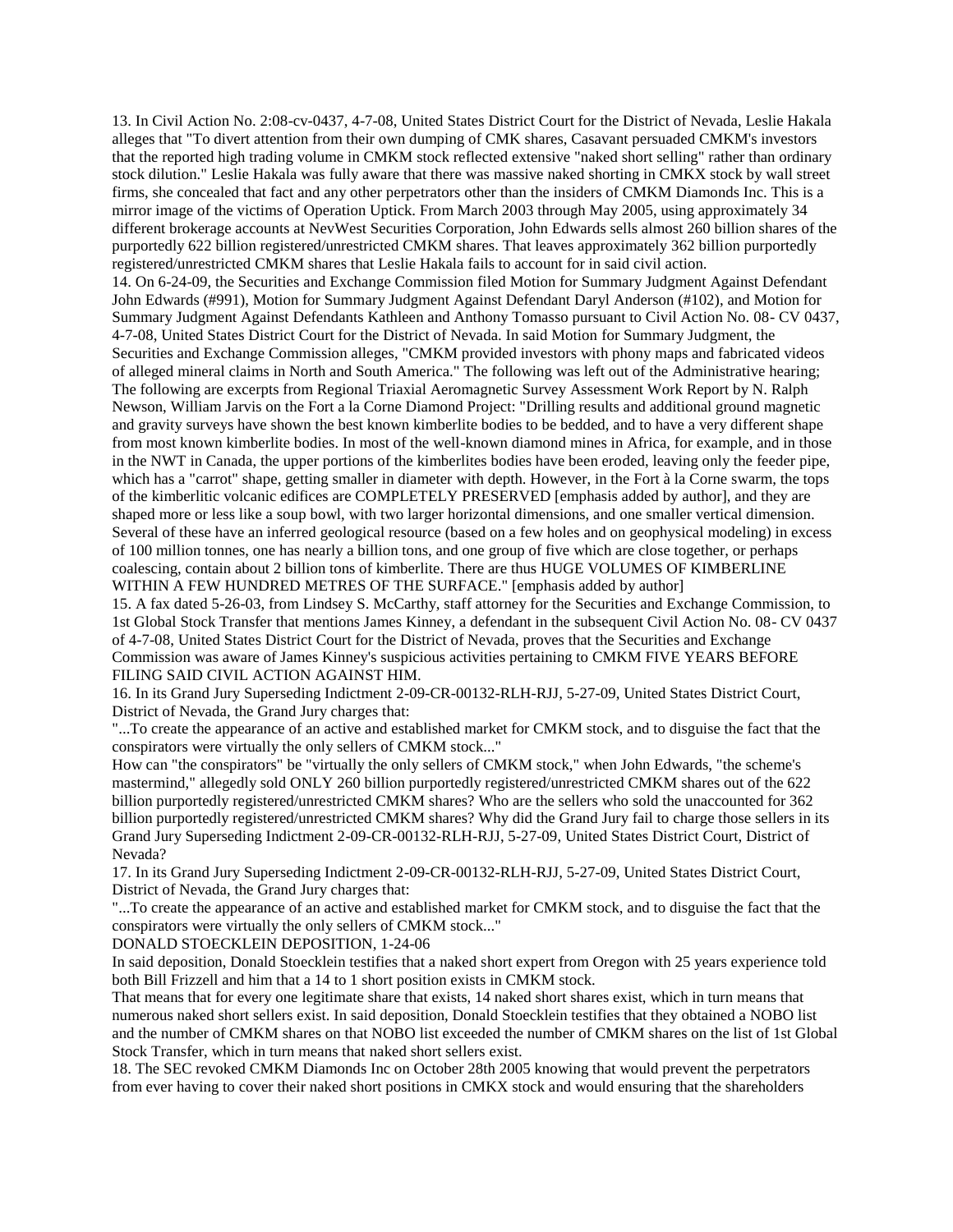would never recover the damages they suffered, a mirror image of the victims of Operation Uptick who received no compensation from the fraud that happened to them.

## LETTER TO SEC WHICH HAS SEVERAL EXAMPLES OF THE MODUS OPERANDI OF THE SEC, IT IS CLEAR THEY HAVE BECOME A CRIMINAL ARM OF WALL STREET FIRMS WHO HAVE COUNTERFEITED THE STOCK MARKET INTO THE TRILLIONS

To the Securities and Exchange Commission as a Whole

The CMKX Shareholders Coalition for Justice (Coalition) respectfully submits to the court that the Coalition seeks relief from filing an administrative claim with the Securities and Exchange Commission (SEC) in the case: CMKX Shareholders Coalition for Justice, Plaintiff and The US Securities and Exchange Commission, Defendant. The Coalition has submitted evidence that shows that the SEC has covered up its ineptness and corruptness in the aforementioned case in particular. Furthermore, the Coalition has submitted evidence that shows that the SEC has covered up its ineptness and corruptness in the financial markets in general. During numerous congressional hearings, the members of congress who have questioned various higher-ups of the SEC, have not only proven that employees of the SEC have incessantly failed to perform their sworn/fiduciary duties which are to oversee the securities markets, to enforce the federal securities laws, and to protect investors, they have actually become perpetrators against the very investors whom by law they are mandated to protect.

Furthermore, the Coalition requests that the court immediately take jurisdiction of said case. Unfortunately, the ineptness and corruptness of the SEC continues unabated. Even the United States Senate has become unwilling to put up with the ineptness and corruptness of the SEC any longer, and therefore has introduced SB605, a bill that would require the SEC to reinstate the uptick rule and effectively regulate abusive short selling activities -- In other words, said bill would force the SEC to perform its sworn/fiduciary duties that, by law, it is already mandated to perform. By refusing to enforce the Securities Act of 1933 and the Securities Exchange Act of 1934, the SEC has aided and abetted the crime of counterfeiting of the stock market. The SEC purposely allows RULE17A to be contravened daily by those they collude with on Wall Street. The SEC allows billions of shares to be counterfeited daily. Therefore time is of the essence. To put an end to this worldwide fraud, the Coalition demands that the SEC perform its sworn/fiduciary duties and begin to immediately enforce RULE17A as it is mandated to do.

The SEC purposely makes rules, clauses, and exemptions that directly contravene its constitutional mandate to protect investors, an example of which is the market maker exemption, or the Madoff exemption, which allows mass counterfeiting of the stock market. The SEC purposely created that exemption and the Grandfather Clause to protect the naked shorters and to conceal their illegal naked short sales. These actions by the SEC prove they are not capable of being unbiased. By its corruptness, the SEC facilitates pandemic counterfeiting of the stock market.

The Coalition presents clear evidence the SEC not only broke its constitutional mandate to protect investors, but also engaged in criminal cover-ups in different cases involving counterfeiting of the stock market in general and CMKM in particular. These cases clearly show the SEC is incapable of being unbiased, as they are protecting their own culpability. The evidence will show that Judge Brenda Murray was directly involved in the cover- ups of both CMKM and Gary Aguirre, who was investigating market wide corruption. The Coalition presents the following examples that clearly show the SEC is incapable of being unbiased, and in fact has been involved in worldwide criminal cover-ups that warrant a Special Prosecutor or International Tribunal to investigate:

Here Rep. Ackerman (D-N.Y.) is referring to the SEC when investigating the cover-up of the Bernie Madoff case, "Your contribution to this proceeding is zero. We thought the enemy was Mr. Madoff. I think it's you."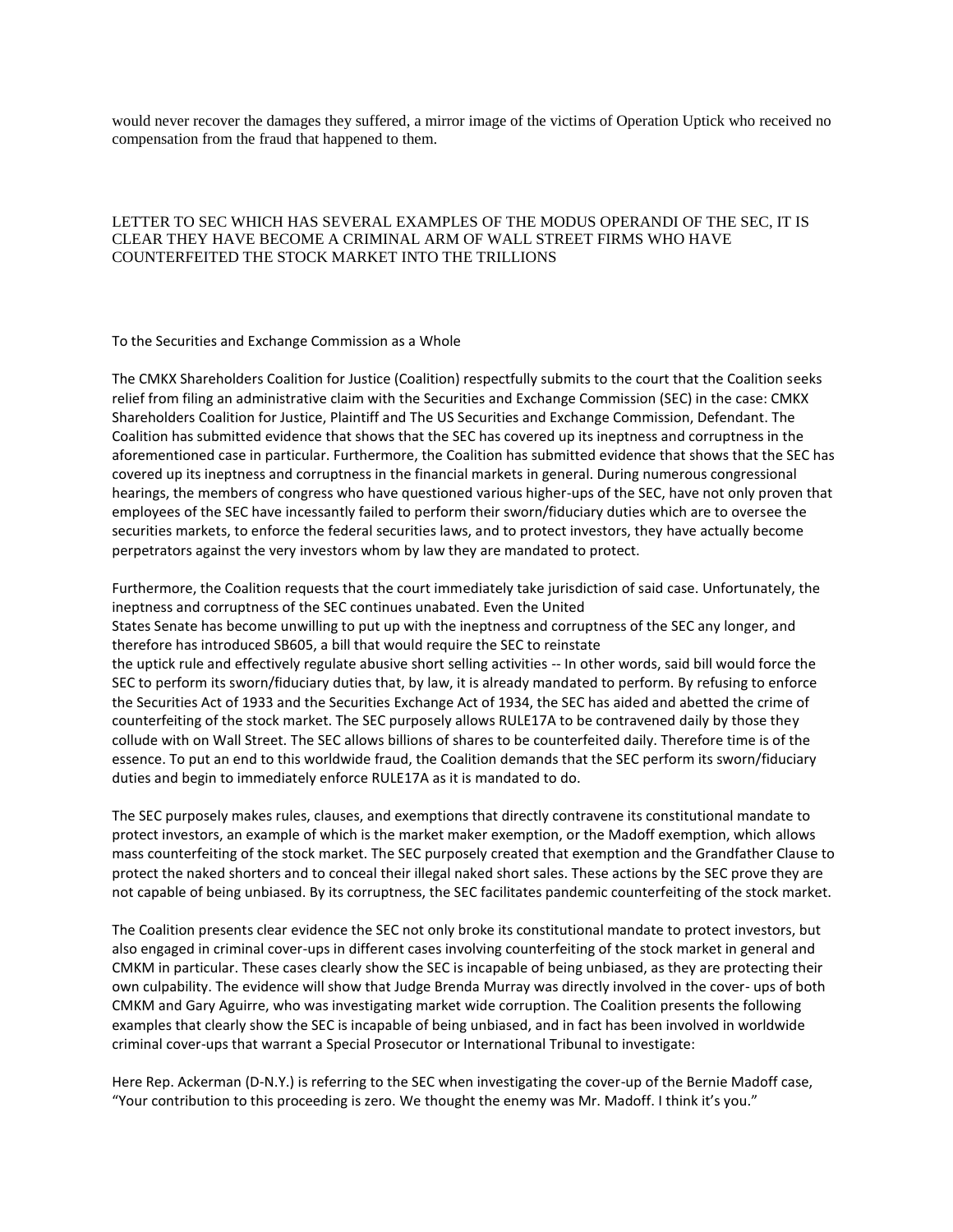Senator Charles Grassley (R-Iowa), who spearheaded the investigation (into the Gary Aguirre cover-up) with Specter, said, "[I]t looked like the lawyers for the wrongdoers wrote the decision." In January 2007, the Senate released a preliminary report. Marcy Gordon of AP News summarized it: "an official review raises serious questions about the Securities and Exchange Commission's handling of an insider- trading investigation and the possibility of a cover-up amid allegations of political interference….After taking testimony and reviewing thousands of documents, many of them provided by the SEC, the judiciary panel's preliminary findings show 'extraordinarily lax enforcement by the SEC and ... may even indicate a cover-up by the SEC,' [Senator Arlen]

Specter said. The SEC's handling of the matter, including a review of the attorney's allegations by the agency's inspector general, has all of the earmarks of the obstruction of justice', he said." The Senate's report stated the following conclusions (emphases in the original): "Staff Attorney Gary Aguirre said that his supervisor warned him that it would be difficult to obtain approval for a subpoena of John Mack due to his 'very powerful political connections.' Aguirre's claim is corroborated by internal SEC emails, including one from his supervisor, Robert Hanson. Hanson also told Aguirre that Mack's counsel would have 'juice,' meaning they could directly contact the Director or an Associate Director of Enforcement. "SEC management delayed Mack's testimony for over a year, until days after the statute of limitations expired. After Aguirre complained about his supervisor's reference to Mack's 'political clout,' SEC management offered conflicting and shifting explanations. "The SEC fired Gary Aguirre after he reported his supervisor's comments about Mack's 'political connections,' despite positive performance reviews and a merit pay raise.

"After being contacted by a friend in early September 2005, Associate Director Paul Berger authorized the friend to mention his interest in a job with Debevoise & Plimpton. Although that was the same firm that contacted the SEC for information about John Mack's exposure in the Pequot investigation, Berger did not immediately recuse himself from the Pequot probe. Berger ultimately left the SEC to join Debevoise & Plimpton. When initially questioned, Berger's answers concerning his employment search were less than forthcoming.

"The SEC's Office of Inspector General failed to conduct a serious, credible investigation of Aguirre's claims." <http://www.deepcapture.com/wall-street-captures-the-sec/>

From Investigatethesec.com, the Judge that is referred to in these comments is the same Judge Brenda Murray who colluded to keep vital information out of the CMKM Administrative Hearing,

which directly damaged all shareholders. This evidence would have proved the SEC colluded with the previous CMKM management that masterminded the pump and dump scam. It would have also disclosed the names of the other brokers that counterfeited CMKM stock, the names of which are still being was covered up. The following is from investigatethesec.com: "Then the agency's cover-your-ass team went into action. An administrative law judge, one Brenda Murray, was assigned to second-guess Kotz's report (Inspector General of the SEC). Just a few weeks later, her 15-page paper exonerated the two officials who Kotz said should be disciplined. Kotz was shocked and said so publicly."

"Now we get to the heart of the agency's double-dealing. As Senator Specter stated, Brenda Murray "was described in press accounts as an administrative law judge, and it was not until

further inquiry that the SEC admitted she was not acting in a judicial capacity in issuing her decision." In short, the agency picked a loyal staffer who happened to have the title

"administrative law judge" and had her exonerate the officials who had been sharply criticized by the Senate committees and by the inspector general. But she was not acting as a judge at all

— just a soldier taking orders.

"Murray's quickie report "was completely irregular in every detail," says Aguirre. "It was outside the jurisdiction of an administrative law judge. The SEC pulled a scam."

"In the same report in which she cleared Aguirre's nemeses, Brenda Murray vindicated an agency official who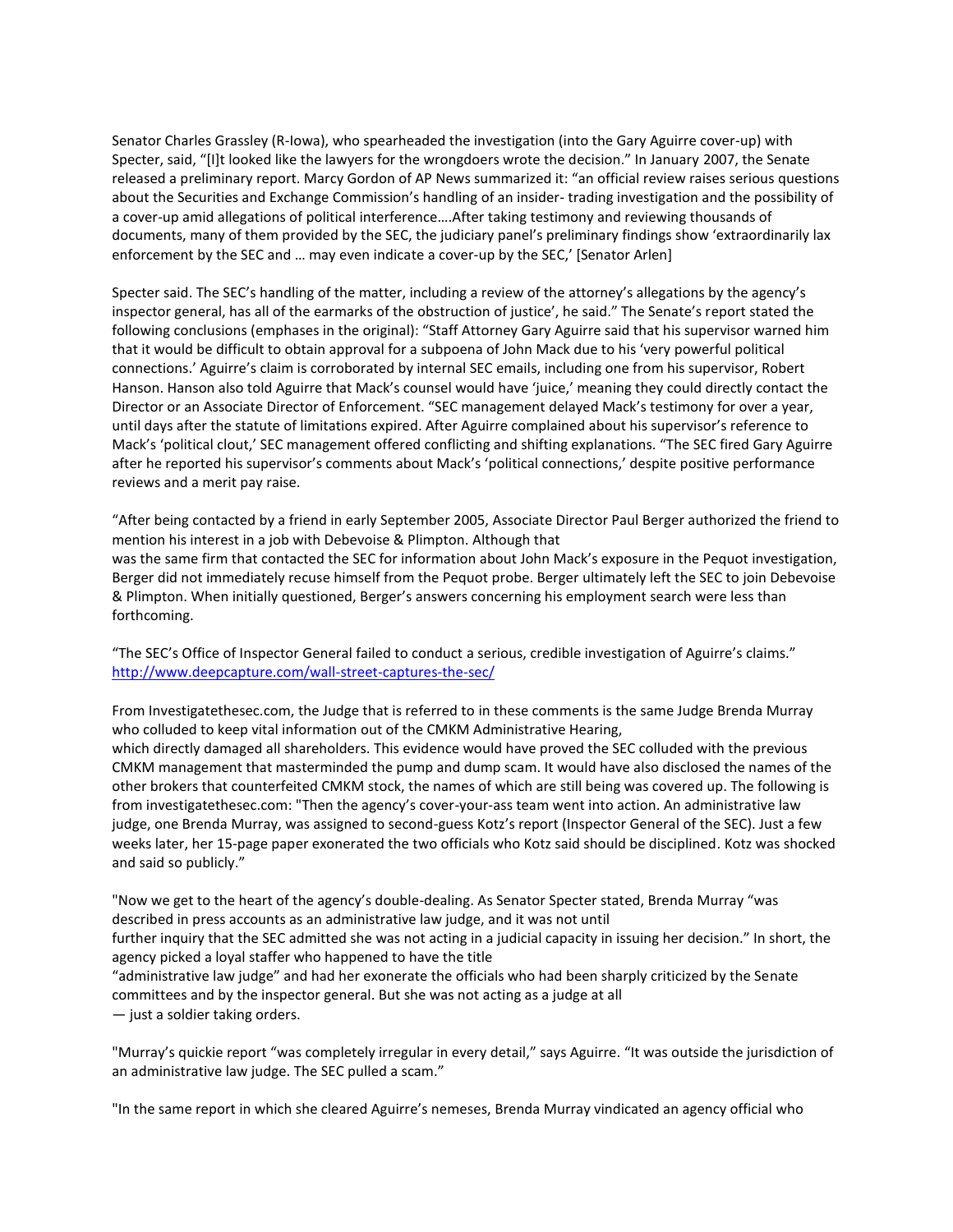closed an investigation into the derivatives dealings of Wall Street's Bear Stearns in 2007. Early the next year, the Wall Street firm was rescued from bankruptcy when it was forced into J.P. Morgan, backed by \$29 billion of federal money. Bear's derivatives gambling was to blame. The agency missed it and then exonerated itself. And the agency is going to look into whether it did its job properly in the Madoff case? Come now."

## <http://www.investigatethesec.com/drupal-5.5/?q=node/567>

The following are examples from the Bernie Madoff cover-up. The SEC is currently being sued by Madoff Victims by Howard Elisofon for their negligence in this case:

Referring to the SEC in the Madoff case, Rep. Ackerman (D-N.Y.) "Your contribution to this proceeding is zero. We thought the enemy was Mr. Madoff. I think it's you." From whistle blower Harry Markopolos

"FINRA is definitely in bed with the industry." Asked later by Rep. Kanjorski about those comments as well as which one Markopolos thought was better, "a corrupt regulator or an incompetent one," Markopolos answered, "I'd give the SEC an A+ for incompetence and FINRA an A+ for corruption.

The current head of the SEC, Mary Shapiro, was head of FINRA, and who Harry Markopolos said was in bed with the industry. She was also a dear friend of Bernie Madoff. According to Bernie Madoff: Madoff also told Kotz that SEC Chairwoman Mary Schapiro was a "dear friend," although she "probably thinks, 'I wish I never knew this guy.'"

#### <http://www.sec.gov/news/studies/2009/oig-509/exhibit-0104.pdf>

One last example, from literally hundreds the Coalition could use, is the Global links cover up by the SEC. It is linked directly to CMKM as at least one of the perpetrators in this case was a perpetrator in CMKM's case. The connection is also evident in the fact that it is the SEC's modus operandi to go after the victim company, as they did in CMKM's case, EagleTech's case, and in the cases of thousands of other victim companies who got their companies de-registered by the SEC. David Patch's Freedom of Information Act data is in the sanity check link below:

According to Mark Faulk, CEO of CMKM Diamonds at the time:

"Now, Dave Patch has received, through the Freedom of Information Act, SEC records confirming that over ten million counterfeit shares of Global Links stock were dumped into the market immediately after the company did a reverse split and reduced the total share count to just over one million real shares. The brokers sold millions upon millions of fake shares, and the SEC covered it up.

"The SEC knew, they were fully aware of the Global Links situation, and they covered it up. In fact, while they allowed brokers to sell millions upon millions of counterfeit shares, they were busy investigating Global links-trying to discredit the company itself"

# <http://www.faulkingtruth.com/Articles/Commentary/1064.html>

Per Bob O'Brien: "The SEC ignored Bennett's instruction to Donaldson to look into Global Links and figure out what was going on. We could just pretend that it wasn't being discussed for many months after that Senate Banking Committee hearing…Demand a special prosecutor, now. Enough is enough. "The evidence is clear on this one, and presidents have seen impeachment headlines over far less. If the SEC is violating its mandate to act in the public interest and protect investors to this degree, it deserves to be dismantled, and the Justice Department brought in to put the cuffs on those responsible."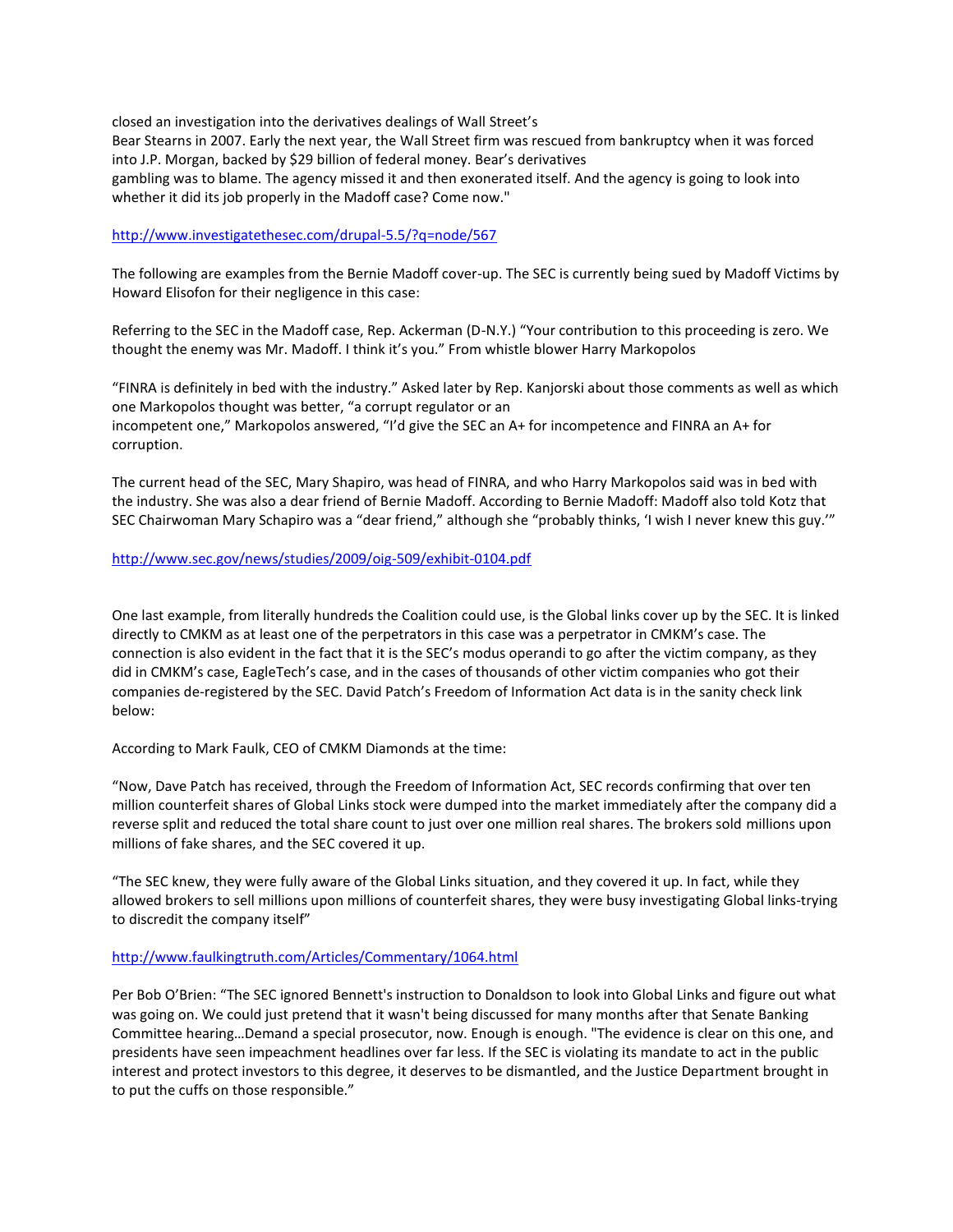## <http://www.thesanitycheck.com/Portals/0/Patch.pdf>

In conclusion, the Coalition respectfully requests that the court grant it relief in filing an administrative claim to the SEC and further requests that the court immediately take

jurisdiction of said case to ensure that future damages are mitigated. Moreover, the Coalition respectfully requests that the court take emergency action to prevent future losses by

individual investors who are the unwitting victims of worldwide illegal naked short selling.

Quotes from Rod Young of EagleTech in an article in The Herald-Star and Rod Young's Silent Lynch Mob letter. The fact is the government proved the allegations of rico violations with 11 organized crime people going to jail in the EagleTech case, the fact is not one of the people that worked with them on Wall Street or one Canadian firm, or the banks in Canada got indicted, in fact their crimes have been completely covered up, including the SEC grandfathering known felonies to hide the crimes of their cohorts.

By Paul Giannamore The Herald-Star Steubenville, Ohio April 27, 2007

"The RICO violations alleged in the suit won't have to be proven by Young and Eagletech and its investors. Young said the government already has proven the violations, with 11 organized crime people to be sentenced during the summer in New Jersey."

"Eagletech is not unique in that regard," Rod Young said in a Friday afternoon interview. "Back in 1999, there were 12,500 companies listed on the OTC Bulletin Board. Now, there are 2,700. The question has been, how long can you eat your children and expect to have a family?"

"What the industry has done to development-stage companies and the future of our economy, and our country, employment and all the negative things that go along with destroying companies and their employees — it's just incomprehensible that these people can do this."

With that in mind, Young says he didn't merely roll his company over and die when Eagletech was facing accusations from the SEC. He admits the firm wasn't filing required documentation but he said it could no longer afford to do so and eventually had to defend itself against the SEC.

Young said the SEC went after hundreds of companies during the past three years, but Eagletech is the only one he knows of that defended itself.

"Virtually every one of those companies came from a higher exchange or were once successful or were on the way to being successful and ended up victims of this crime. Either the SEC doesn't get it or doesn't want to get it and they are on the defensive," he said. "The SEC hoped to put companies out of their misery to sweep the evidence under the rug forever. But the SEC was culpable here."

#### Uncovering the evidence

As a result of the defense Eagletech undertook as the SEC moved to de-register the company's stock, the SEC was pushed to hand over every record that had been amassed and every investigative material ever gathered with regard to Eagletech.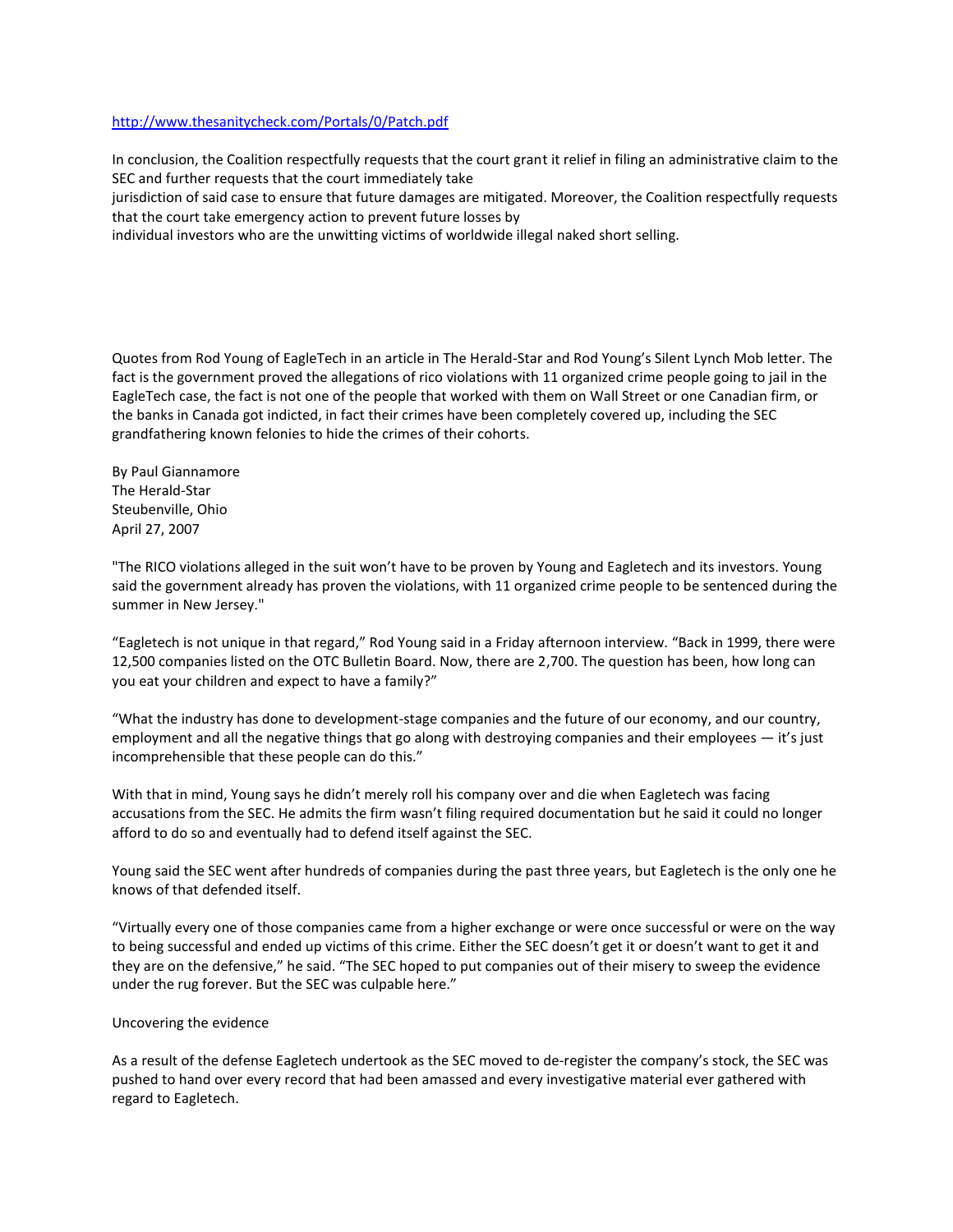Young ended up with more than 50,000 pieces of paper and electronic trading records for a 17-month period, including what he says is when the worst manipulation of Eagletech stock was taking place.

He said the law firm that has undertaken his firm's defense has spent more than \$3 million to date on Eagletech's case.

"It's 'take no prisoners,'" Young said. "They're prepared to spend up to \$100 million before they recoup a single cent."

Amid those documents, which have taken six analysts, forensic accountants and economists five months to analyze, Eagletech has put together evidence, from e-mails and financial and stock trade records, it says proves that the firm was taken for a ride at the hands of organized-crime controlled firms doing business with major Wall Street firms that simply looked the other way or never uncovered shady dealings.

The RICO violations alleged in the suit won't have to be proven by Young and Eagletech and its investors. Young said the government already has proven the violations, with 11 organized crime people to be sentenced during the summer in New Jersey.

"No one saw fit in those 50,000 pages of documents from the SEC to do anything with plenty of evidence showing who among the 26 firms were doing what. We have 81 bank wires showing how they laundered money and moved it back and forth," Young said

The suit alleges 81 accounts were addressed to a single Bahamian post office box, failing to raise a red flag for either the securities company that was facilitating most of the clearing and trading of Eagletech stock, Lewco Securities and its affiliate Schroeder & Co., or for major firms overseeing the money, including Chase Manhattan, Citigroup/Salomon Smith Barney, the Bank of New York and JP Morgan Chase. Also failing to raise red flags along the chain of stock sales and money transfers were the use of accounts through the Bryn Mawr financing firm, alleged in the suit to have been overrun with organized crime figures.

The suits allege a man named Harry Leopold, who owned a firm called LBC Capital, acted as a finder for two financing packages, one from Bryn Mawr Investment Group and the second with several Salomon Smith Barney managing directors and companies. Under the financing, Eagletech stock was exchanged for cash. The suit alleges several organized crime family members or associates controlled Bryn Mawr and that a Smith Barney vice president coordinated plans to manipulate Eagletech's stock into a death spiral.

The operations of organized crime families in Wall Street was documented through a fraud investigation called "Operation Uptick," that resulted in indictments of 21 people in a RICO prosecution against members and associates of the Bonnano and Colombo organized crime families. Testimony from those trials is included in the Eagletech suit to back up the claims about Bryn Mawr and Solomon Smith Barney's John Dorocki.

The suit alleges 83 percent of Eagletech's stock ended up supplied by organized crime-controlled firms and 83 percent of the stock was resold into the marketplace on trades cleared through Merrill Lynch.

The suit alleges that, had the major firms done proper due diligence, they would have discovered Lewco and Schroeder were manipulating Eagletech stock.

Other opportunities to uncover organized crime manipulating Eagletech's value came, too, with a firm called Grady & Hatch clearing Eagletech trades through Man Financial and Fiserv Securities Inc. Grady & Hatch was identified in Operation Uptick as a brokerage controlled by organized crime whose chief operating officer was a member of the Luchese crime family.

The suit alleges that, had the major firms done proper due diligence, they would have discovered Lewco and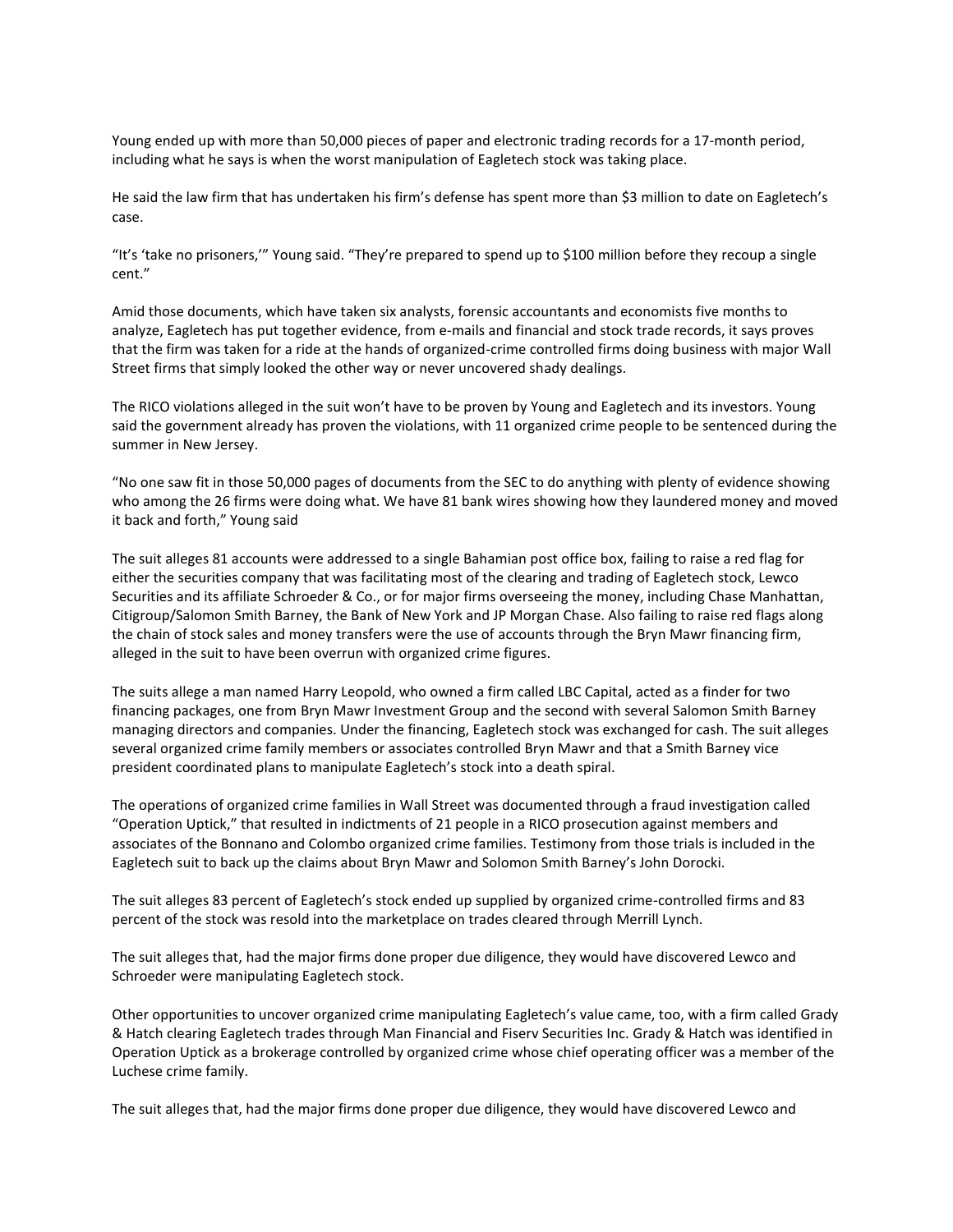Schroeder were manipulating Eagletech stock.

Other opportunities to uncover organized crime manipulating Eagletech's value came, too, with a firm called Grady & Hatch clearing Eagletech trades through Man Financial and Fiserv Securities Inc. Grady & Hatch was identified in Operation Uptick as a brokerage controlled by organized crime whose chief operating officer was a member of the Luchese crime family.

A complex web of offshore transfers using banks in Nova Scotia and the Bahamas are detailed in the suit, which alleges that at one point, Fiserv sold 709,300 more Eagletech shares than it had purchased, none of the sales being marked as short sales.

Stocks, including some going through accounts at the Bahamian post office box were alleged to have been valued for less than their market price on the day of trades.

Merrill Lynch is alleged in the suit to have been in a position to note the price discrepancies on large blocs of Eagletech shares.

Eagletech also is alleged to have fallen prey to organized crime using American bank connections to launder money through offshore accounts, with compliance departments not catching the discrepancies or the fact that 81 accounts were using the one Bahamian post office box. This part of the suit alleges Citibank failed to catch suspicious transactions through the Bahamas and that at least three Bahamian banks, Scotiabank(Bahamas), Ansbacher Bank and Barclays Bank held accounts for money used in the stock operation.

The scheme also is alleged to have involved the Madison Bank in Blue Bell, Pa., and was being carried out in a fashion designed to avoid taxes or to launder money from criminal operations.

In the process of it all, the number of Eagletech shares ballooned through the sale of short shares that were listed as long shares and registered through the SEC for issuance to the public. The trades would not clear for 252 trading days and were represented as shares issued by Eagletech.

The suit alleges that as much as 4.1 million shares of Eagletech were sold in such fashion into the market, with some brokerage firms selling more than they purchased, meaning shares were being sold that Eagletech neither issued or registered, from at least 81 different firms.

The suit details that in a legitimate short trade, a seller borrows a stock to be sold or has a documentable arrangement to borrow it so it can be delivered to the buyer by the required settlement date. A "naked" short sale, which is alleged to have destroyed Eagletech, occurs when the seller does not have the share or has not borrowed it to deliver it by the settlement date. Such sales, the suit says, allow naked short sellers to manipulate the market for riskless profits, increasing the supply of shares in a given stock for sale without the company actually issuing or registering the stock. Prices can thus be depressed through a virtually unlimited stock supply until the price of the stock is down to zero at the end of the death spiral.

The suit alleges the financial industry deals in a pattern and practice of stock manipulation by organized crime and others in the financial services industry.

#### In the aftermath

Young said Eagletech doesn't sell its product anymore as a result of the financing actions.

"I've become a consultant for other companies facing this same plight. In addition, I do some consulting within the telecom industry," Young said. "I'm making a living, but little more than that."

He continues to pursue the cases because he said there is \$1 billion at stake and he has a fiduciary duty to 2,400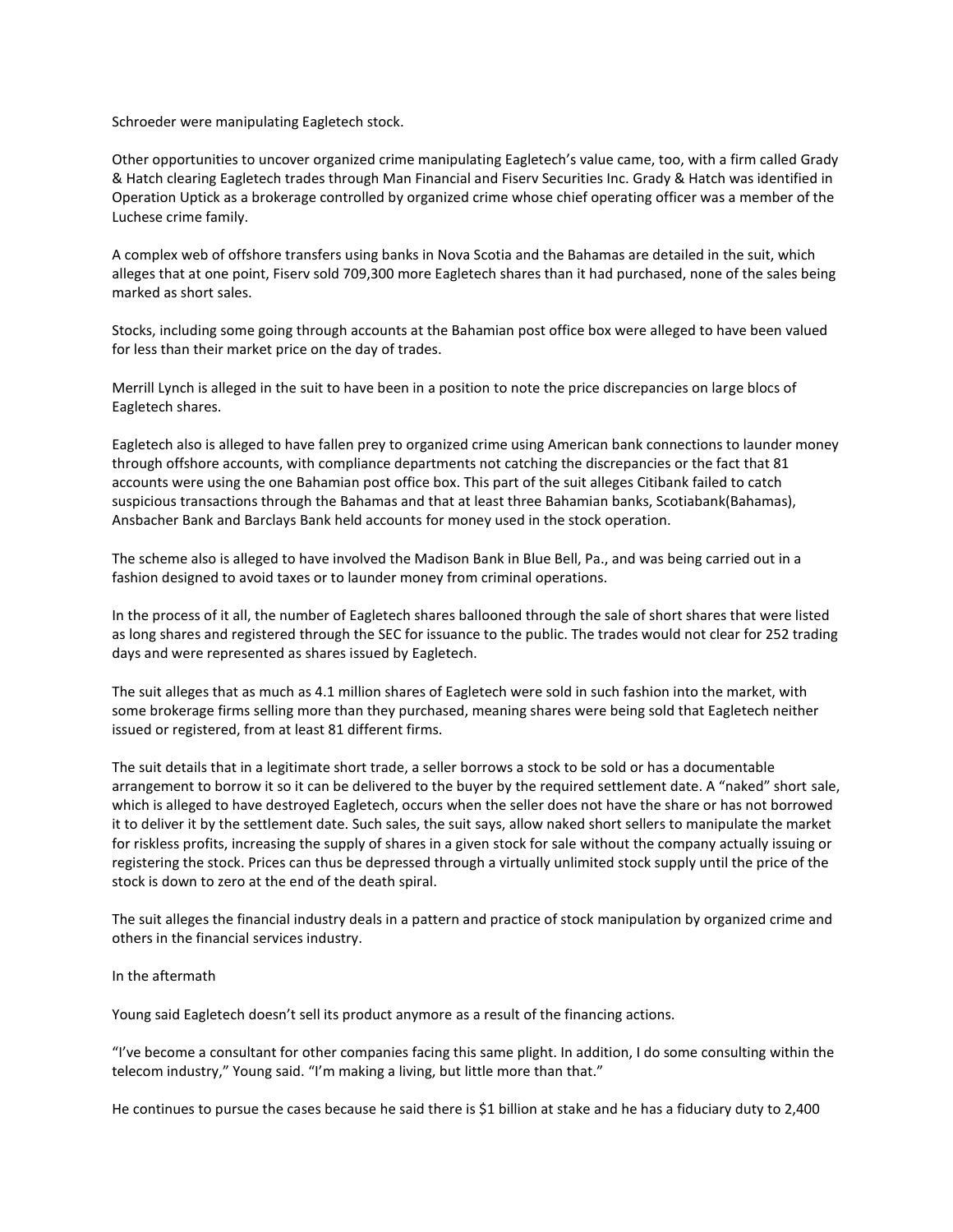shareholders to get their money back.

"I take that very seriously. Yes, I'm one of the largest shareholders and I will benefit, too, but the biggest thing is that, in my mind, justice must prevail," he said.

Young said similar tactics have migrated from the fringe stocks of startup companies right out onto the New York Stock Exchange.

"These people are ruining our country. It has to be stopped, or it's all going to blow up in our face. They honestly believe it's their God-given right to do this," Young said.

A Silent Lynch Mob - An Open Letter From Rod Young by Rodney Young

I am requesting the presence of all who have the ability to attend Oral Arguments in front of the SEC commissioners on 10:00AM Monday February 13, 2006, at 100 F Street, NE, Washington DC (The SEC,s Main Headquarters) in the Auditorium on the Lower Level (Room L-002), where I will argue Pro-Se Eagletech Communications, Inc.'s affirmative defense that the SEC has violated the Constitutional 5th Amendment property rights of shareholders by Regulation SHO's 'Grandfathering' of pre-Regulation SHO delivery failures. The SEC has ruled the Company's publicly traded shares shall be De-Registered for not filing timely reports. That ruling is stayed pending appeal to the full Commission and pending further appeal to the U.S. Federal District Court and its appeal processes.

An astonishing sequence of events has presented us with this unprecedented opportunity! Fifteen minutes eyeball to eyeball with the five Commissioners appointed by the President of the United States to send any message we wish. This isn't about whether Eagletech Communications filed its reports and everybody knows it! This opportunity to stand before the Commissioners in my opinion may be the first, last, and only that most of us may ever have. Let's together figure out a way to use it to our greatest advantage!

This is a public meeting in a 300 person auditorium. Documentary film maker Hugo Cancio has agreed to film this meeting and the Secretary's office has confirmed that filming such meetings is a common occurrence. The Commission will supply a court reporter; the transcript will be available for purchase the next day. Enforcement division attorney and my opponent Anthony Byrne has told me that Oral Argument hearings are typically available as real time streaming audio on the Commission's website at [www.sec.gov.](http://www.sec.gov./)

Eagletech has alleged in its affirmative defenses that the SEC has illegally taken the property of shareholder's in violation of the 5th amendment to the U.S. Constitution. By 'Grandfathering' pre-regulation SHO delivery failures this agency of our Federal Government has conducted an 'inverse taking' of shareholder's property without due process and without compensation when 'Grandfathering' suspended the settlement process which they are mandated to maintain in the Securities Exchange Act of 1934. By Grandfathering and then by De-registering Eagletech shares the SEC has taken shareholder's property and given it to the criminal perpetrators who have sold counterfeit shares to the public with no intention of, and now no requirement to ever deliver them.

To everyone's astonishment Administrative Law Judge Kelly gave leave to appeal his decision on this theory (see pages 4 and 5 of his opinion attached to this email).

The SEC's Enforcement Division has chosen to blatantly ignore evidence of criminal Naked Short Selling misconduct and instead has chosen to sweep the crimes under the rug by De-Registering the Company's stock. Eagletech has provided to the SEC the following evidence of criminal misconduct:

1 A toxic PIPE financing was organized by five managing directors of Salomon Smith Barney.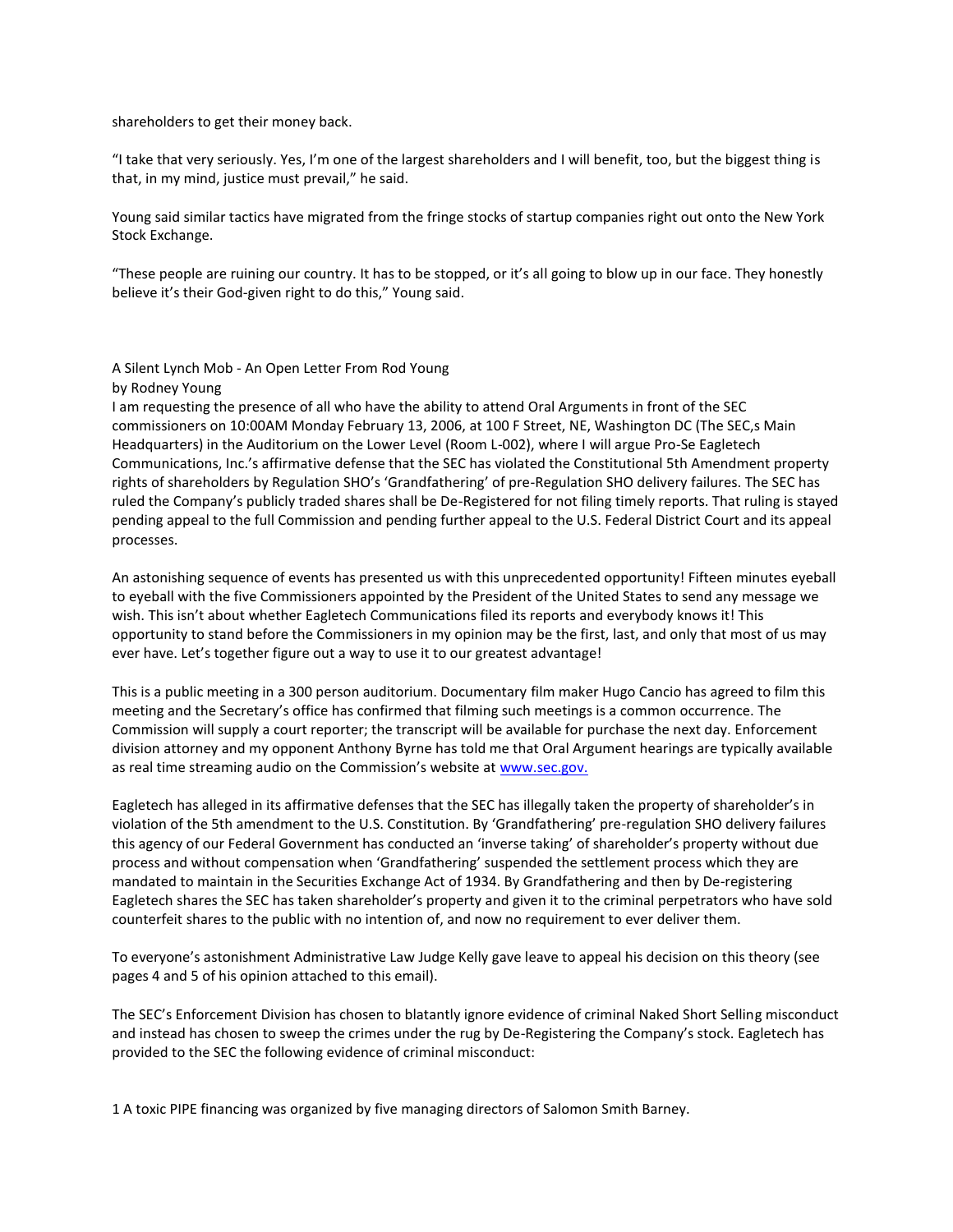2 Ten days after the initial meeting at Salomon's World Trade Center offices the now convicted Anthony Elgindy and his Short Selling Cartel appeared on chat boards claiming that Eagletech's was a scam and that its press releases announcing its patent were false. The patent was issued 30 days later as well as a second patent a year later. Within the year Eagletech successfully deployed its technology in the three largest telecommunications markets in the Southeast U.S., making its "Eagle1Call" product available to 9.5 million people who could purchase provision and maintain the product from the Internet in a matter of minutes.

3 Elgindy associate Peter Michaelson testified in the Elgindy trial that he and others routinely contacted the SEC with tips of "Scam Companies" his organization had targeted.

4 Within a few months SEC enforcement attorney Justin Arnold issued a subpoena for information parroting nearly word for word Michaelson's false allegations.

5 In an article published by author James Cummins, former 15 year former SEC Enforcement Attorney Brent Baker was quoted "For years the SEC was unable to control the infamous 'pump-and-dump' schemes of stock market criminals across the country, and actually developed a culture that believed that illegal naked short selling may be a counterbalancing force to the pump-and-dump." A stunning admission!

6 On July 10, 2002 Forbes Magazine published the first national 'expose' of the 'Naked Short Selling/Toxic Financing' problem wherein Rod Young and Eagletech Communications were the lead subjects of the article. Three days later Washington DC lobbyist Jack Wynn told me that Steve Forbes was contacted by someone asking him to back off the story. A year later an unconfirmed source identified that someone as then SEC chairman Harvey Pitt. Wynn would later be drafted to author a position paper on the Naked Short Selling scandal for the Busch reelection campaign. They know!

7 Two Licensed Broker/Dealers at the CBOE (Their money ended up in the same escrow account with the five managing directors at Salomon Smith Barney) who didn't disclose that they were Broker/Dealers invested in the PIPE financing, and began short selling Eagletech stock prior to the closing of the funding (Insider Trading).

8 The New York State Supreme Court granted Eagletech its DTC and NSCC trading records. The unprecedented ruling denied the DTCC's request for a protective order. NSCC CNS (Continuous Net Settlement) Reports confirm that those short sales failed delivery for 252 trading days (one calendar year), making them illegal Naked Short Sales.

9 DTC participant 5099 reportedly a secret account at the CDS (Canadian Depository for Securities, the CDS is a subsidiary of the DTCC) failed delivery for 212 days. DTC Participant account 5099 is reportedly a special account that clear(s)(ed) through Euroclear for seven Canadian brokerages: Thompson Kernaghan, Wolverton Securities, Global Securities, Pacific International, Canacord Capital, Yorkton Securities, Research Capital, with now defunct TK being replaced by TD Waterhouse.

10 Forensic Economist and former Undersecretary of State Robert Schapiro analyzed three years of Eagletech's CNS reports. He concluded that 37 DTC Participant firms used the NSCC 'Stock Borrow Program' to fail delivery of Eagletech stock in excess of the three day delivery rule and to continue delivery failures for up to 252 trading days. In light of DTCC Deputy General Counsel Larry Thompson's revelation that the NSCC 'Stock Borrow Program' is used to cure only 18% of daily aggregate fails, it could be reasonably concluded that these 37 DTC Participants manipulating Eagletech's stock represent only the tip of the iceberg, while the other 82% of daily aggregate fails promulgate through the Ex-clearing system.

11 The SEC produced discovery evidence to Eagletech in it's De-Registration action, 49,489 pages and an electronic trade journal of 43,723 Eagletech trades over a 17 month period. The trading documents chronicle nearly half of the trades during that period were for the proprietary accounts of the Broker/Dealers (Market Makers) presumably using the 'Bona Fide Market Maker' exemption. For example: the metrics of a single days trading, May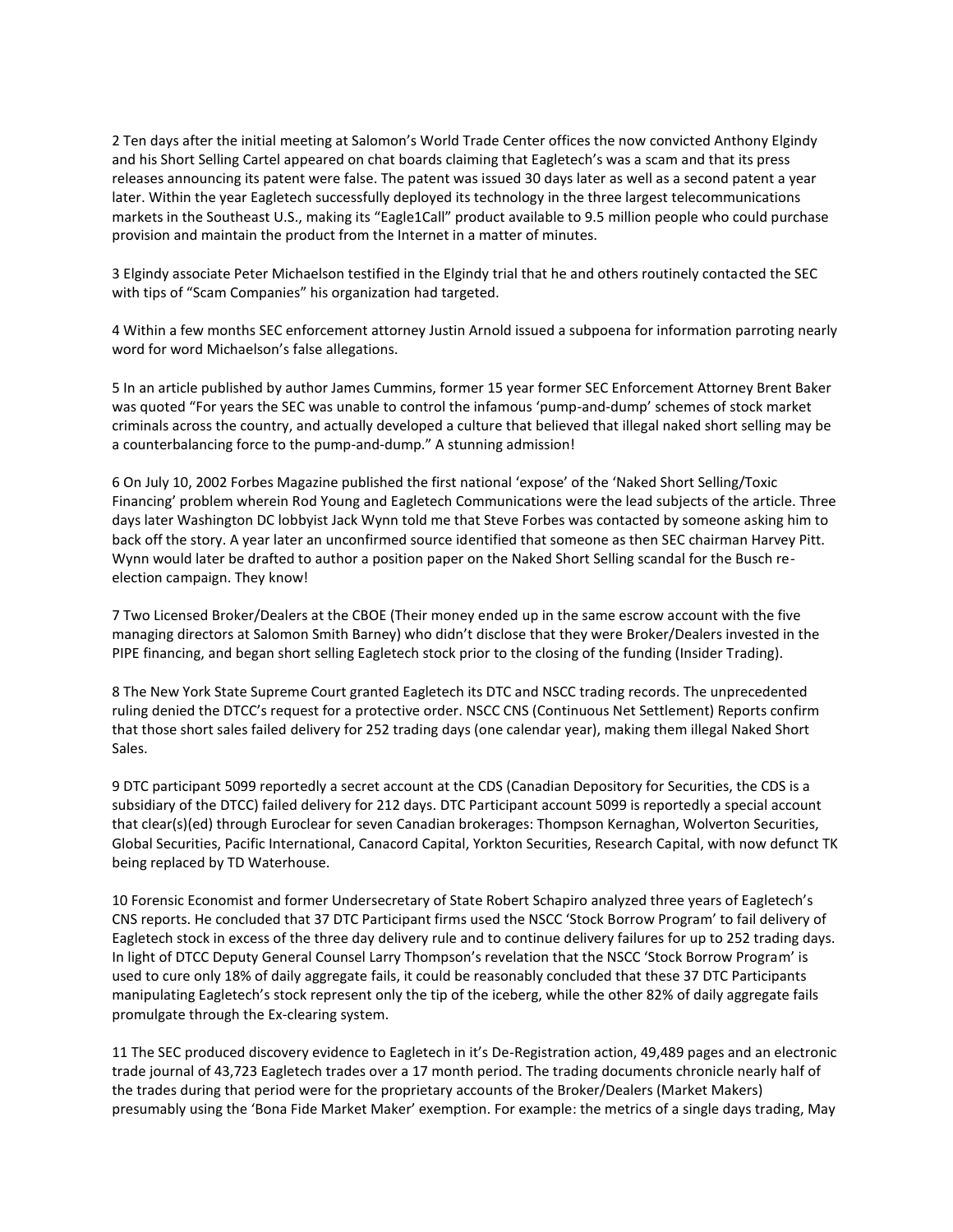12, 2000 revealed: 110 persons bought Eagletech stock, 3 persons sold Eagletech Stock totaling 81,934 shares. 18 Broker/Dealers bought or sold Eagletech stock for their own account totaling 300,778 shares. The marketplace reported 176,300 share Volume that day. Assuming there were Zero shares available for sale and those 18 Broker/Dealers used their 'Bona Fide Market Maker exemption' to fill the orders there is still a discrepancy of 206,412 shares. Where did they come from? Why weren't they reported to the Marketplace? How's that possible? The Metrics for May 15, 2000 are similar. So are the Metrics for May 16, 2000 and on and on and on… This data was supplied by the SEC as discovery in Eagletech's De-Registration action. When it is put back in their face they won't even acknowledge it let alone explain it! (See the attached Excel spreadsheet - Note that the workbook file contains 21 separate sheets)

12 In 2002 Eagletech made three official complaints to the SEC that it was being manipulated by illegal Naked Short Selling. The second of those complaints resulted in a meeting with Enforcement Division attorney Justin Arnold at the SEC's Miami office where Eagletech's attorneys gave him a three inch binder of evidence showing the manipulation of 200 companies. The third complaint was made by U.S. Congressman Peter Deutsch on behalf of the Company. From the SEC, even being a U.S. Congressman doesn't get you the courtesy of a response.

13 In January 2004 FBI agents came knocking explaining that a New Jersey labor racketeering investigation turned up manipulation of Eagletech by its first Investment Banker Bryn Mawr Investment who had contracted Colombo family mobster Frank Persico's Staten Island brokerage firm to sell Eagletech shares. Eagletech's civil suit had been successful in procuring trading records from Bryn Mawr subsidiary brokerage firm Lloyds Bahamas Securities where the FBI had no jurisdiction. Eagletech's attorneys freely shared the records with the FBI. Immediately the FBI brought in the SEC, and Enforcement Division attorney Justin Arnold into its now joint investigation.

14 In June of 2004 the SEC announced proposed Regulation SHO to take effect six months later in January 2005. A threshold list of company's failing 3 day delivery would be established. Non Reporting issues would not appear on the threshold list (Pink Sheet stocks), not a mention of Grandfathering. In July 2004 the SEC announced to the media that they were "preemptively targeting shell companies ripe for manipulation for de-registration" (1300 now Pink Sheet companies almost all manipulated by illegal Naked Short Selling from the OTCBB or NASDAQ). How convenient, the most abused companies in history exempted from the new rule purported to stop such abuse, not because of the lack of transparency cited but because it sweeps the SEC's culpability in using their own words "delivery failures greater than a company's total public float" under the rug forever!

15 In an August of 2004 luncheon meeting with a potential witness in Eagletech's civil case a member of the CIA showed up un-announced to me wanting details of the involvement of Jonathan Curshen and his Costa Rican Offshore asset protection company Red Sea Management in the demise of Eagletech. I was encouraged to write a criminal referral to the U.S. Secret Service who is charged with investigating counterfeiting of corporate securities under 18-USC-514. I authored 15 pages with 100 pages of evidence implicating the SEC and the DTCC as accessories to the crime. That referral was hand delivered to the Secret Service in Washington DC as a courtesy by the agent.

16 The NBC Dateline Debacle. Does anyone doubt the power of the wealthiest entity on earth the DTCC, the real owner of most all of the shares of every company in America, and held for your benefit. OK when they are benevolent, but what about when they manipulate the media, and threaten their detractors. The public doesn't know it but at least half of the B-roll footage of me was shot after the cancellation of the April 10th scheduled airing. The story you saw on July 31st wasn't the story ready for broadcast on April 10th. Producer Sharon Hoffman who should have resigned in protest was rewarded with a promotion to senior producer at NBC News a week later. Between 2:48 PM on July 6, 2005 and 7:22 PM on July 31, 2005 I received 11 threatening phone calls, the final one just about five minutes after the conclusion of the Dateline broadcast. You can be sure it wasn't GE's attorneys doing due diligence on the story.

17 Grandfathering! The SEC didn't have the courage to make it a part of regulation SHO. Even they know how much it smells! They leaked it to the press in late December 2004 to an uproar of detractors, many of them still calling for a Constitutional test of their authority to suspend the settlement portion of their Congressional